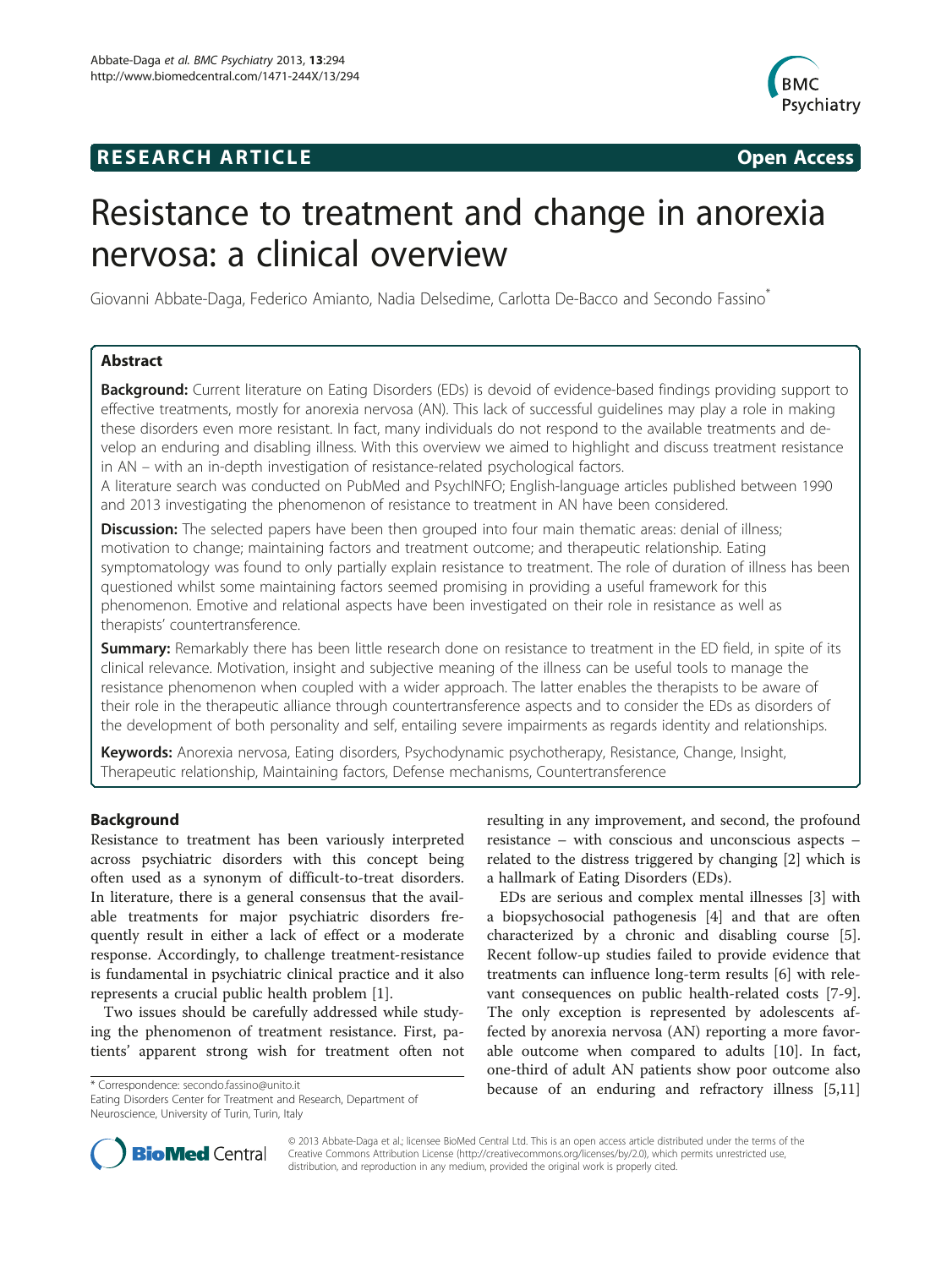whilst many maintaining factors of the AN symptomatology are less entrenched in younger patients [[10\]](#page-13-0).

In AN, both avoidance of treatment [\[12](#page-13-0)] and dropouts - ranging between 20 and 51% in the inpatient population and from 23 to 73% in outpatient samples – are related to the great difficulty existing in engaging and maintaining their treatment adherence [\[13,14\]](#page-13-0).

In AN, willingness to improve represents only one of several factors required to achieve recovery. In fact, reluctance to recover is sustained by ego-syntonic symptoms that reinforce the illness [\[15](#page-13-0)[-17\]](#page-14-0) and relapse is common [[18,19](#page-14-0)] also because patients often perceive consequences of AN as positive and adaptive [\[20](#page-14-0)]. Symptoms and pathologic beliefs are indeed intertwined in AN, revealing a self-protecting meaning. Eating psychopathology is underpinned by several entangled biopsychosocial elements personality, general psychopathology, environment, and treatment itself - that may have a role in both increasing and lowering patients' willingness to recover.

For many years, the possible meanings of eating symptomatology have been debated; studies investigating patients' perspectives have finally demonstrated how patients often describe AN as a means of obtaining identity, avoiding negative emotions, and satisfying a strong need for control [\[21\]](#page-14-0). Patients are reluctant and ambivalent about changing and they can unconsciously oppose a strong resistance to their therapists' efforts towards improvement. Defense mechanisms that protect patients by negative feelings are often directly activated by therapy paving the way to resistance [\[2](#page-13-0)]. The peculiar defense mechanisms in AN – denial and intellectualization – can become resistance to treatment when patients are asked to face both changes and negative affect [\[22](#page-14-0),[23\]](#page-14-0). AN should be considered indeed not only as a constellation of physical and psychological symptoms but also as an array of self-protecting behaviors able to give patients respite from distress [\[24](#page-14-0)].

Although these aspects are well-known to clinicians, there is a dearth of organized and critical studies in the AN field on resistance to treatment and motivational therapies.

The aim of the present paper is to gather and discuss the studies published from 1990 to 2013 on the topic of treatment resistance in AN since a better understanding of poor motivation to treatment is fundamental to provide more tailored therapies. The research questions underpinning this article arose from the need of a deeper understanding of 4 core areas with regard to AN treatment: namely, we considered the role of: 1. illness awareness; 2. patients' willingness; 3. psychopathological factors ED symptomatology-related; 4. therapist.

#### Methods

Article search has been conducted using PubMed and PsychINFO databases using the following MeSH terms:

"anorexia nervosa", "bulimia nervosa", "eating disorders", "motivational change", "insight", "predictors of outcome", "treatment resistance", "decision making", "psychosis", "countertransference". The first three terms have been alternately used as fixed research criteria. This MeSH search yielded 142 articles pertaining to treatment resistance in EDs.

Abstracts or full texts have been then gathered and selected by two different researchers (ND and AF) to check the following inclusion criteria: a) AN diagnosis; b) original research or debate articles, c) being published after 1990, and d) English language. Exclusion criteria were: a) samples diagnosed with unstandardized instruments or according to unspecified criteria; b) case reports; c) letters; and d) editorials.

We decided to include not only original research but also debate articles for two major reasons. First, to date the relationship with patients has been scarcely investigated, mostly by qualitative studies and debate-framed articles. Second, currently there is such a dearth of evidence-based data in the treatment of AN that the opinion of highly experienced researchers and clinicians is extremely valuable.

According to the aforementioned criteria we finally selected 71 articles to be included in this overview whilst 71 have been excluded because not meeting the inclusion criteria.

We could not perform a meta-analysis because of the differences we found among studies regarding sample composition, methodology used in the assessment of patients, and different outcome criteria. To achieve greater clarity, the gathered articles have been divided into four thematic areas grounded on the 4 aforementioned research questions (1. role of illness awareness; 2. role of patients' willingness; 3. role of psychopathological factors ED symptomatology-related; 4. therapist's role): denial versus insight of illness; motivation to change; maintaining factors and treatment outcome; therapeutic relationship, countertransference, management of treatment resistance (see Table [1](#page-2-0)). Studies encompassing more than one area have been distributed under more sections.

## Results

## Sample composition

We included in this overview 71 studies with a variable sample composition ranging from 14 to 748 participants. No reviews or meta-analysis on this topic were available. Three of the considered studies recruited clinicians instead of patients [\[85,87,90\]](#page-15-0) to investigate their countertransference. As regards the study design, we found debate articles, randomized controlled trial (RCT), qualitative interview, test validations, longitudinal cohort, cross-sectional, prospective cohort, and retrospective cohort studies (see Table [1\)](#page-2-0).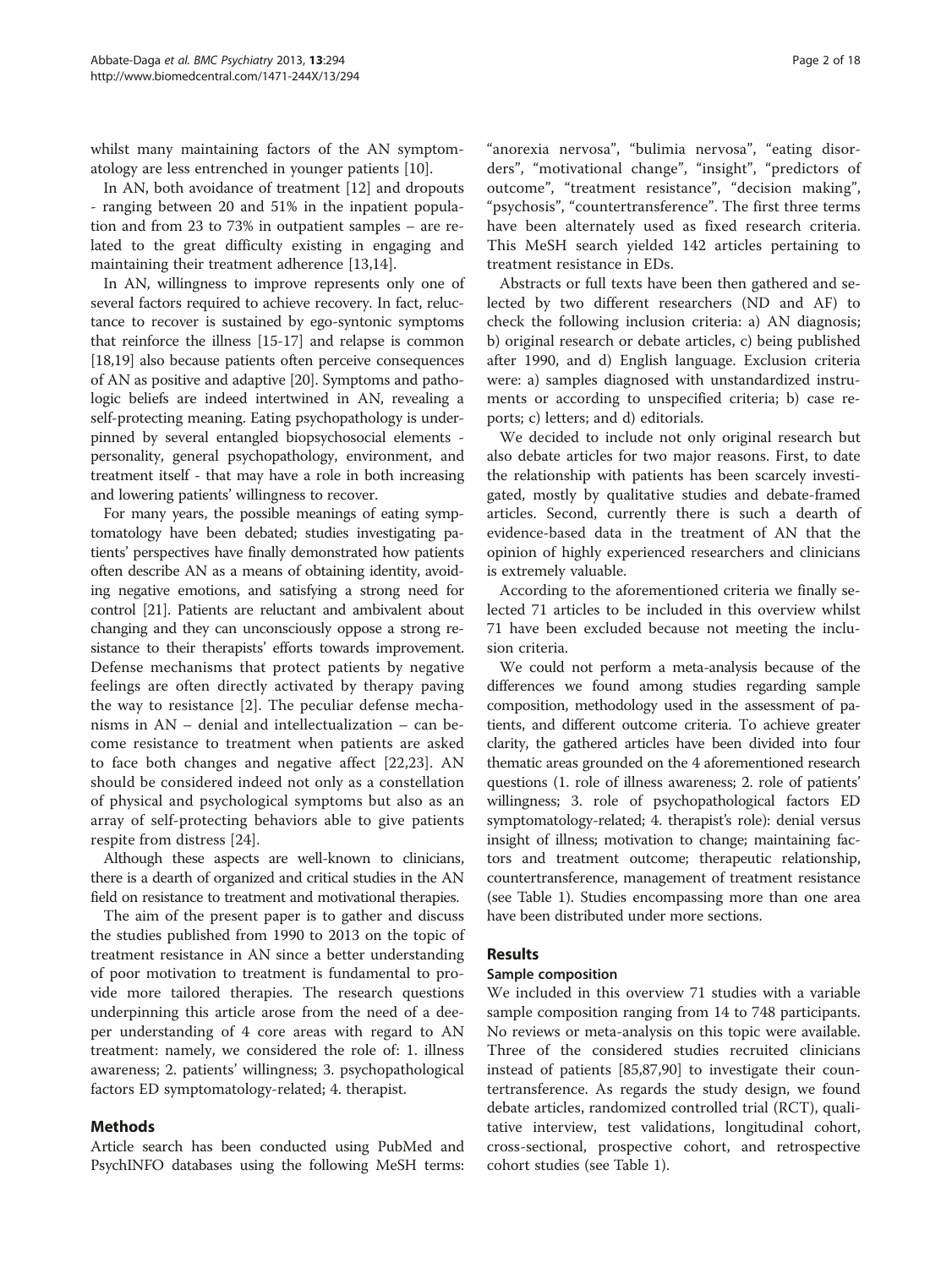| <b>Authors</b>                 | Number of patients | <b>Diagnoses</b>                                | Type of study        |
|--------------------------------|--------------------|-------------------------------------------------|----------------------|
| Couturier & Lock, [25]         | 86                 | <b>AN</b>                                       | Retrospective cohort |
| Gothelf et al., [26]           | 281                | 37 AN;163 other psychiatric<br>disorders; 81 HC | Cross sectional      |
| Konstantakopoulos et al., [27] | 75                 | 25 AN; 15 BN; 35 HC                             | Cross sectional      |
| Konstantakopoulos et al., [28] | 72                 | 39 AN; 33 BN                                    | Cross sectional      |
| Schoen et al., [29]            | 14                 | AN; BN (no subgroups)                           | Retrospective cohort |
| Steinglass et al., [30]        | 25                 | AN                                              | Cross sectional      |
| Viglione et al., [31]          | 38                 | AN                                              | Cross sectional      |
| Ametller et al., [32]          | 70                 | AN                                              | Prospective cohort   |
| Ben Tovim et al., [33]         | 220                | 95 AN; 88 BN; 37 EDNOS                          | Longitudinal cohort  |
| Bewell et al., [34]            | 127                | AN                                              | Prospective cohort   |
| Burket & Hodgin, [35]          | 72                 | 49 BN; 11 ANBP; 6 EDNOS; 6 ANR                  | Retrospective cohort |
| Carter et al., [36]            | 100                | AN                                              | Prospective cohort   |
| Casasnovas et al., [37]        | 218                | 58 AN; 95 BN; 65 EDNOS                          | Cross sectional      |
| Cavedini et al., [38]          | 38                 | <b>AN</b>                                       | Prospective cohort   |
| Clausen, [39]                  | 78                 | 35 AN; 30 BN; 13 EDNOS                          | Prospective cohort   |
| Danner et al., [40]            | 16                 | <b>AN</b>                                       | Cross sectional      |
| Darcy et al., [41]             | 20                 | AN                                              | Cross sectional      |
| Gale et al., [42]              | 202                | 62 BN; 140 AN                                   | Cross sectional      |
| Geller et al., [43]            | 99                 | 15 ANBP; 32 ANR; 41 ANST; 7 BN;<br>4 BNST       | Test validation      |
| Geller et al., [44]            | 63                 | 24 ANR; 12 ANBP; 21 ANST; 7 BN                  | Prospective cohort   |
| Geller et al., [45]            | 128                | 10 ANR; 9 ANBP; 46 BN; 61 EDNOS                 | Longitudinal cohort  |
| Herzog et al., [46]            | 246                | 61 AN; 95 BN; 90 EDNOS                          | Prospective cohort   |
| Karlsson et al., [47]          | 89                 | <b>AN</b>                                       | Prospective cohort   |
| Konstantakopoulos et al., [28] | 72                 | 39 AN; 33 BN                                    | Cross sectional      |

Lund et al., [[48](#page-14-0)] 79 AN Prospective cohort McHugh et al., [[49](#page-14-0)] 65 AN Prospective cohort Mewes et al., [[50](#page-14-0)] 100 AN Prospective cohort Muñoz et al., [\[51\]](#page-14-0) 385 61 AN; 47 BN; 245 EDNOS Prospective cohort Nordbø et al., [[20\]](#page-14-0) 18 AN AN Cross sectional Nordbø et al., [[52\]](#page-14-0) 18 AN AN Cross sectional

<span id="page-2-0"></span>

| Table 1 Articles included in the clinical overview; they have been divided into 4 thematic areas based on 4 research questions: 1. role of illness awareness; 2. |
|------------------------------------------------------------------------------------------------------------------------------------------------------------------|
| role of patients' willingness; 3. role of psychopathological factors 4. therapist's role                                                                         |

Motivation to change 33

Thematic area **Number of** Number of

Denial versus insight of illness **7** 

articles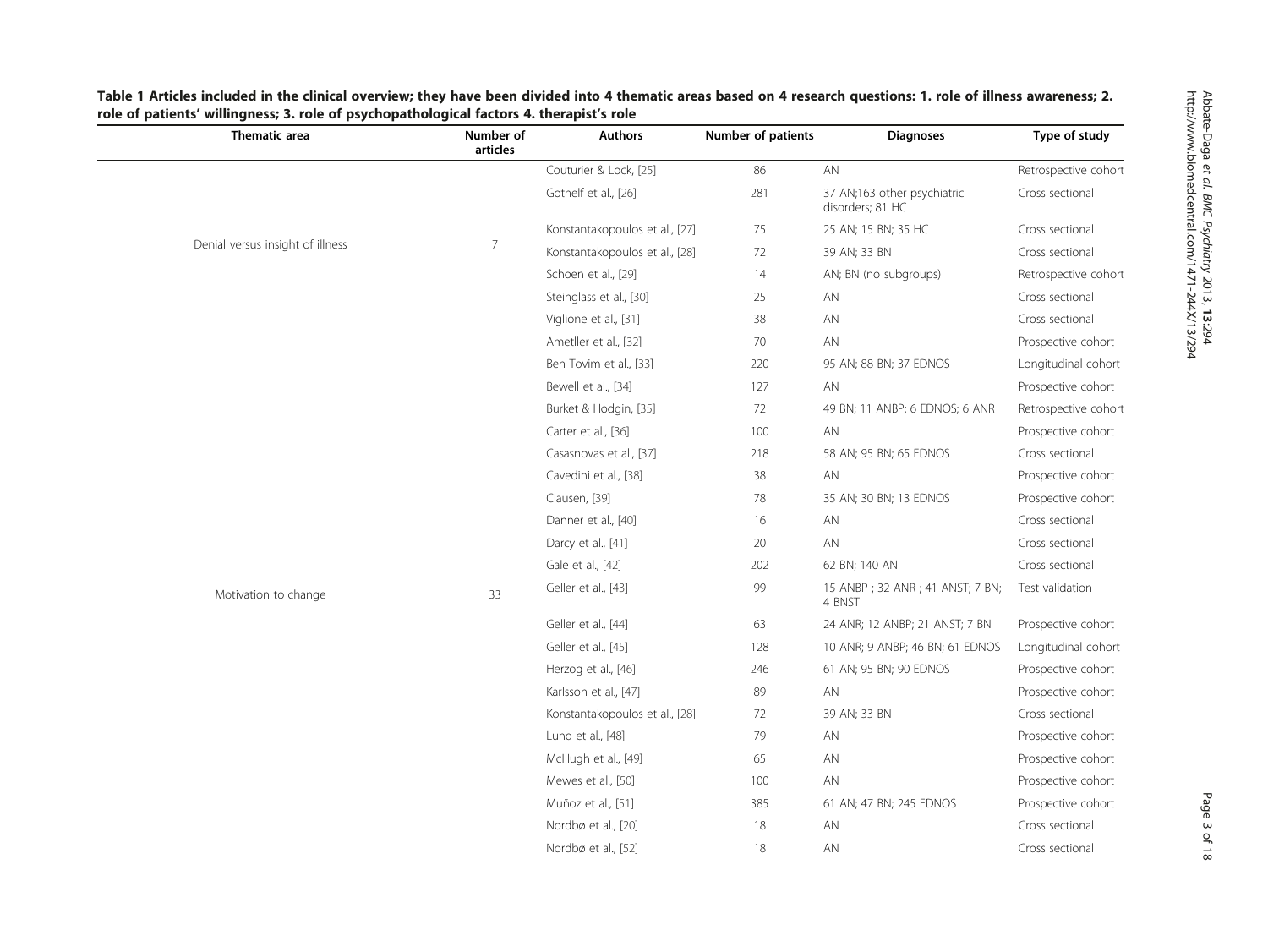|                                           |    | Nordbø et al., [53]           | 36  | AN                                            | Cross sectional    |
|-------------------------------------------|----|-------------------------------|-----|-----------------------------------------------|--------------------|
|                                           |    | Ricca et al., [54]            | 103 | 53 AN; 50 ANST                                | Prospective cohort |
|                                           |    | Rieger et al., [55]           | 44  | AN                                            | Test validation    |
|                                           |    | Salbach-Andrae et al., [56]   | 57  | AN                                            | Prospective cohort |
|                                           |    | Schebendach et al., [57]      | 47  | AN recovered                                  | Prospective cohort |
|                                           |    | Steinglass et al., [30]       | 25  | AN                                            | Cross sectional    |
|                                           |    | Touyz et al., [58]            |     |                                               | Debate article     |
|                                           |    | Treasure et al., [59]         |     |                                               | Debate article     |
|                                           |    | Wade et al., [60]             | 47  | AN                                            | Prospective cohort |
|                                           |    | Ward et al., [61]             | 35  | 22 ANR; 11 ANBP; 2 BN                         | Cross sectional    |
|                                           |    | Castro et al., [62]           | 158 | AN                                            | Prospective cohort |
|                                           |    | Clausen, [39]                 | 78  | 35 AN; 30 BN; 13 EDNOS                        | Prospective cohort |
|                                           |    | Danielsen & Rø, [63]          | 50  | 30 AN; 9 BN; 11 EDNOS                         | Prospective cohort |
|                                           |    | Deter et al., [64]            | 81  | AN                                            | Prospective cohort |
|                                           |    | Fairburn et al., [65]         |     |                                               | Debate article     |
|                                           |    | Fassino et al., [66]          | 40  | AN                                            | Prospective cohort |
|                                           |    | Fassino et al., [67]          | 42  | <b>AN</b>                                     | Prospective cohort |
|                                           |    | Fassino et al., [68]          | 57  | 28 AN; 29 BN                                  | Prospective cohort |
|                                           |    | Federici & Kaplan, [69]       | 15  | <b>AN</b>                                     | Cross sectional    |
|                                           |    | Fichter et al., [18]          | 103 | AN                                            | Prospective cohort |
|                                           |    | Geller et al., [70]           |     |                                               | Debate article     |
| Maintaining factors and treatment outcome | 22 | Goddard et al., [71]          | 74  | 63 AN; 7 BN; 4 EDNOS                          | Prospective cohort |
|                                           |    | Helverskov et al., [72]       | 312 | 58 AN; 68 EDNOS-AN; 111 BN; 75<br>EDNOS-BN    | Prospective cohort |
|                                           |    | Hjern et al., [73]            | 748 | AN                                            | Prospective cohort |
|                                           |    | Löwe et al., [74]             | 84  | <b>AN</b>                                     | Prospective cohort |
|                                           |    | Salbach-Andrae et al., [56]   | 57  | <b>AN</b>                                     | Prospective cohort |
|                                           |    | Schmidt & Treasure, [75]      |     |                                               | Debate article     |
|                                           |    | Signorini et al., [76]        | 58  | AN                                            | Prospective cohort |
|                                           |    | Steinhausen et al., [77]      | 60  | 48 ANR; 6 ANBP; 5 Atypical AN; 1<br><b>BN</b> | Prospective cohort |
|                                           |    | Sutandar-Pinnock et al., [78] | 73  | <b>AN</b>                                     | Prospective cohort |
|                                           |    | Treasure & Russell., [10]     |     |                                               | Debate article     |

Table 1 Articles included in the clinical overview; they have been divided into 4 thematic areas based on 4 research questions: 1. role of illness awareness; 2. role of patients' willingness; 3. role of psychopathological factors 4. therapist's role (Continued)

Page 4 of 18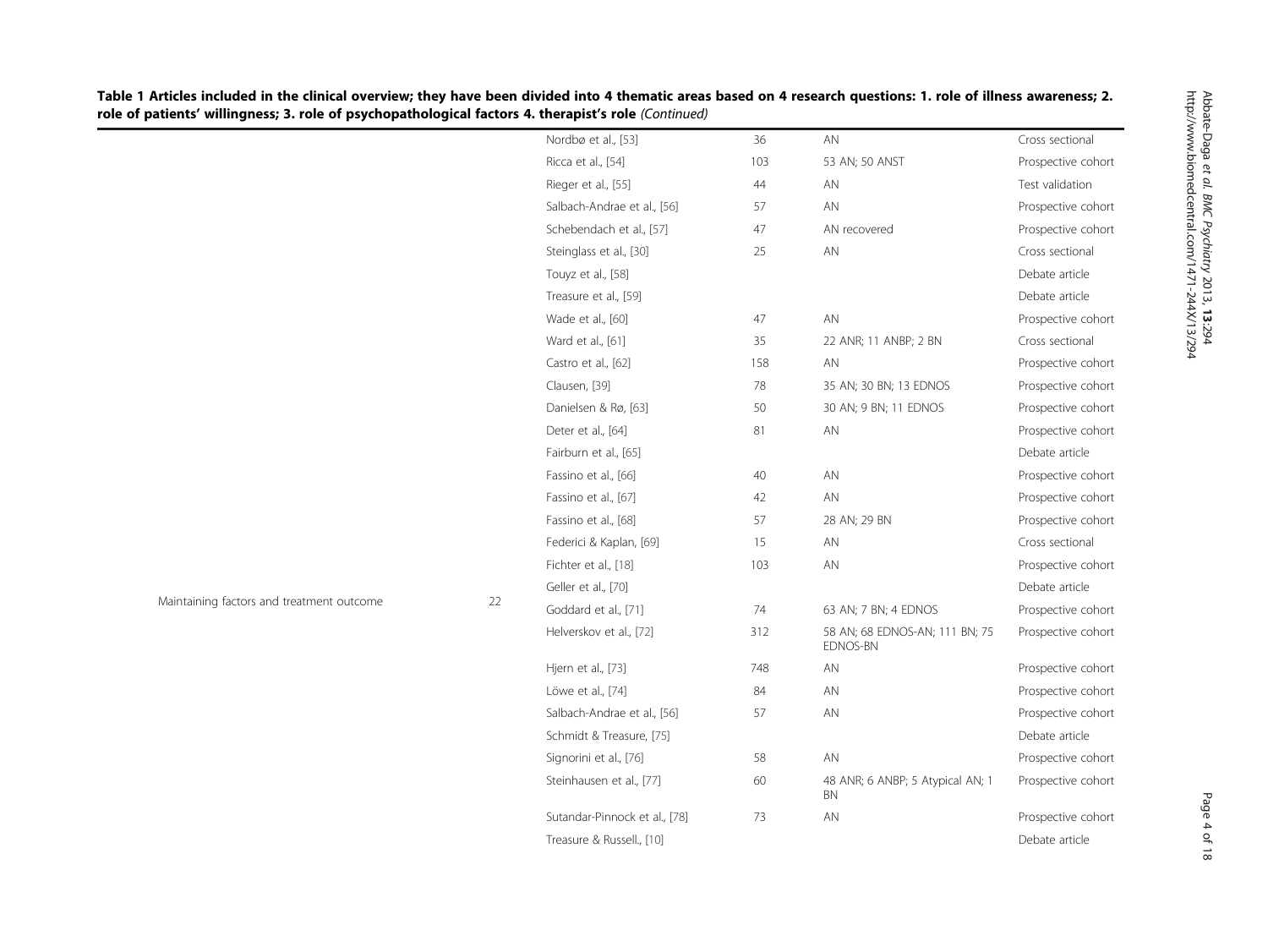|                                                              |    | Vrabel et al., [79]     | 74       | 13 AN; 37 BN; 24 EDNOS                            | Prospective cohort    |
|--------------------------------------------------------------|----|-------------------------|----------|---------------------------------------------------|-----------------------|
|                                                              |    | Carter et al., [36]     | 100      | AN                                                | Prospective cohort    |
|                                                              |    | Darcy et al., [41]      | 20       | AN                                                | Cross sectional       |
|                                                              |    | Federici & Kaplan, [69] | 15       | AN                                                | Cross sectional       |
|                                                              |    | Feld et al., [80]       | 19       | 8ANR; 4ANBP; 4 BN; 3 EDNOS                        | Prospective cohort    |
|                                                              |    | Forget et al., [81]     |          |                                                   | Debate article        |
|                                                              |    | Geller et al., [82]     | 181      | Cases: 3 ANBP; 4 ANR; 22 BN; 28<br><b>EDNOS</b>   | <b>RCT</b>            |
|                                                              |    |                         |          | Controls:3 ANBP; 4 ANR; 21 BN; 28<br><b>EDNOS</b> |                       |
|                                                              |    | Gulliksen et al., [53]  | 38       | AN                                                | Cross sectional       |
| Therapeutic relationship, countertransference, management of | 18 | Karlsson et al., [47]   | 89       | AN                                                | Prospective cohort    |
| treatment resistance                                         |    | Masson & Sheeshka, [83] |          |                                                   | Qualitative interview |
|                                                              |    | Moyers & Rollnick, [84] |          |                                                   | Debate article        |
|                                                              |    | Satir et al., [85]      | 120 (HP) |                                                   | Cross sectional       |
|                                                              |    | Skårderud et al., [24]  |          |                                                   | Debate article        |
|                                                              |    | Strober et al., [86]    |          |                                                   | Debate article        |
|                                                              |    | Tierney & Fox, [87]     | 53 (HP)  |                                                   | Cross sectional       |
|                                                              |    | Tozzi et al., [88]      | 70       | AN                                                | Cross sectional       |
|                                                              |    | Treasure et al., [59]   |          |                                                   | Debate article        |
|                                                              |    | Vitousek et al., [89]   |          |                                                   | Debate article        |
|                                                              |    | Warren et al., [90]     | 43 (HP)  |                                                   | Cross sectional       |

Table 1 Articles included in the clinical overview; they have been divided into 4 thematic areas based on 4 research questions: 1. role of illness awareness; 2. role of patients' willingness; 3. role of psychopathological factors 4. therapist's role (Continued)

AN Anorexia Nervosa, BN Bulimia Nervosa, ANR Anorexia Nervosa Restricting subtype, ANBP Anorexia Nervosa Binge-Purging subtype, EDNOS Eating Disorder Not Otherwise Specified, ANST Subthreshold Anorexia Nervosa, BNST Subthreshold Bulimia Nervosa, EDNOS-AN anorexia-like eating disorder not otherwise specified-anorexia nervosa, EDNOS-BN anorexia-like eating disorder not otherwise specified-bulimia nervosa, HC Healthy Controls, HP healthcare practitioners, RCT randomized controlled trial.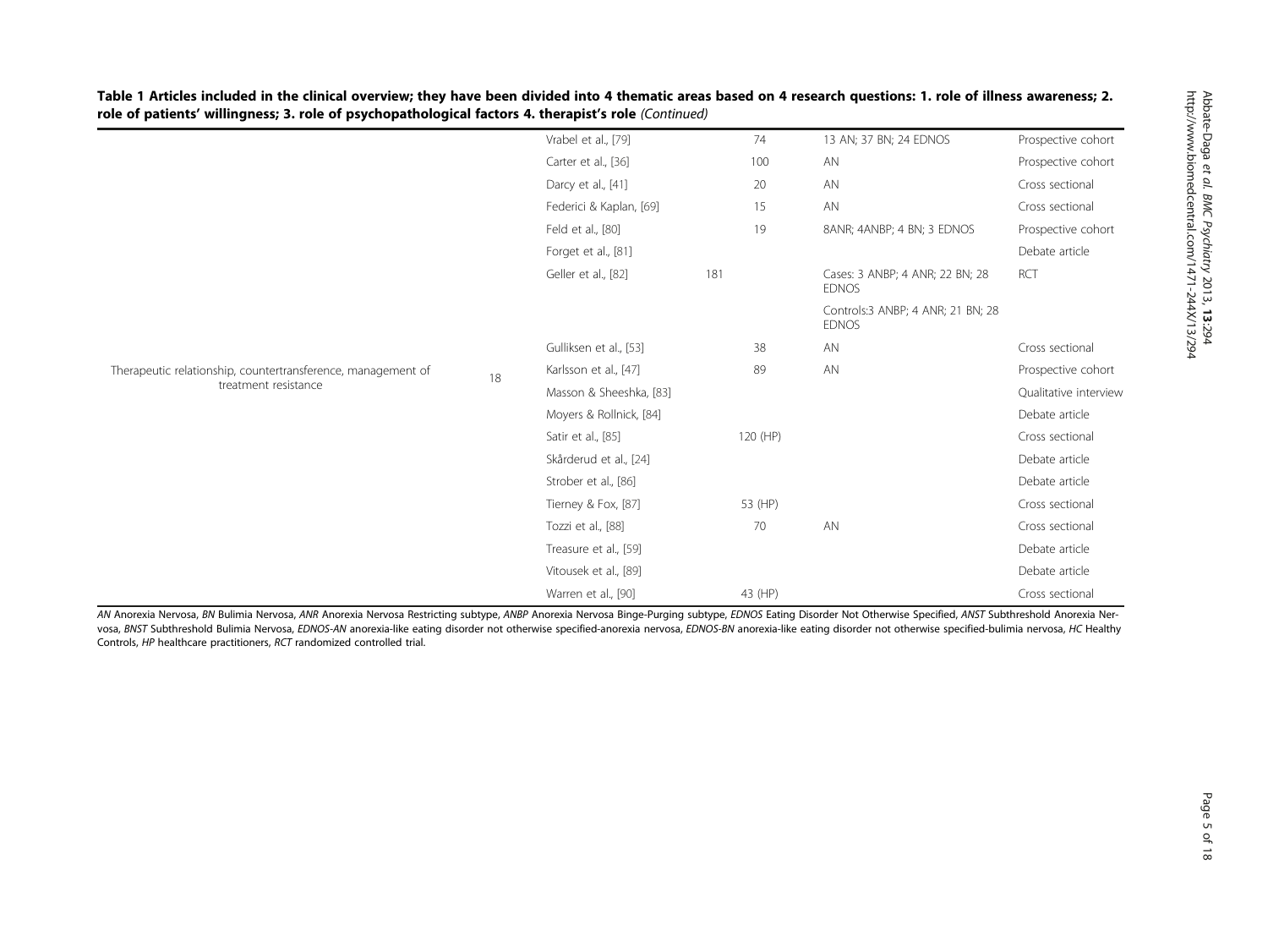#### **Diagnosis**

As regards ED diagnosis, according to Diagnostic and Statistical Manual criteria (DSM-IV-TR) [\[91\]](#page-15-0), 32 studies included only AN individuals, in one case recovered-AN; 9 papers considered bulimia nervosa (BN) and AN individuals, in one case compared to healthy controls (HC); 14 studies AN, BN and eating disorder not otherwise specified (EDNOS) participants. A study compared AN patients with subthreshold-AN individuals. In another work have been included patients with other psychiatric diagnoses and HC. The remaining studies were debate articles or did not consider affected individuals.

#### Thematic areas

#### Denial versus insight of illness (7 studies)

Konstantakopoulos and Coworkers [[27\]](#page-14-0) highlighted how the restricting AN subtype is strongly characterized by lack of insight of illness and how the latter correlates with cognitive flexibility as measured with the trail making test. A couple of studies included in this area underscored that poor insight can assume delusional features, defining then a specific subgroup of AN patients even more treatment-resistant [[28,30\]](#page-14-0).

Moreover, two studies highlighted how insight of illness can be a helpful element in overcoming scarce compliance with therapy. Schoen and Coworkers [\[29\]](#page-14-0) in a recent paper demonstrated a correlation between insight of illness and the seeking of professional treatments whilst other authors [\[31\]](#page-14-0) supported indeed that duration of illness correlates with greater insight rather than with a more severe disorder.

Other three studies toned down the role of insight in overcoming poor compliance to treatments: it could be not only the lack of insight to maintain the disorder but also the combination of mature and immature defense mechanisms [\[26](#page-14-0)]. In fact, the majority of treatmentresistant patients show a clear denial of illness rather than scarce insight [[27\]](#page-14-0). Moreover, it has been recently shown by the same authors – not in line with previous studies [\[31\]](#page-14-0) – that insight is not related to duration of illness and that poor insight can be maintained also in a chronic phase of the ED [[27\]](#page-14-0). Finally, Couturier and Lock [\[25\]](#page-14-0) demonstrated how denial of illness does not impact significantly the outcome of family therapy.

#### Motivation to change (33 studies)

A few studies evaluated psychological determinants of motivation to change and only one paper investigated the correlation between motivation to change and quality of life as perceived by patients [\[51\]](#page-14-0) but - given its cross-sectional design - it is not clear whether motivation can be influenced by quality of life or vice versa.

As regards cognitive factors, only one paper [[38](#page-14-0)] found neurocognitive traits, in particular decision

making impairment, as possibly involved in determining a less favorable outcome after Cognitive Behavioral Therapy (CBT), as well as lower weight gain and poorer motivation to change. AN patients would be cognitively oriented to choose short-term rather than long-term rewards with these features entailing poorer compliance to treatments and a less positive outcome. Recently, Danner and Coworkers [[40\]](#page-14-0) highlighted a significant correlation between set-shifting and central coherence raising the hypothesis of a relevant link – as regards prognosis – between these traits and treatment outcome. However, the authors underscored also that such deficits are shared by both ill and recovered-AN individuals so they cannot be predictors of motivation to change.

Eleven studies included in this thematic area investigated quality and content of motivation. Three studies conducted by Nordbø and Coworkers demonstrated that a treatment independent willingness to recover is a fundamental requirement to readiness to change [\[17,20,52\]](#page-14-0) and another work showed that patients' willingness to change, as expressed at the beginning of treatment, is a relevant prognostic factor at six-month follow-up [\[47](#page-14-0)]. In line with these findings, an improved motivation to change during therapy represents a crucial factor in overcoming relapses [[36](#page-14-0)]. All these studies highlight how patients' attitudes towards illness should be accounted for while defining motivation to change [\[20](#page-14-0)] and investigated at the beginning of treatment [\[51\]](#page-14-0).

It is noteworthy that those motivations verbally expressed by patients often do not correspond to an authentic intention to modify their eating disordered behaviors since ED patients can be strongly ambivalent about changing [\[52\]](#page-14-0). The ambivalence issue has been confirmed also by another study [\[42\]](#page-14-0) suggesting the use of the Pros and Cons of Eating Disorders Scale as useful tool to evaluate patients' perspective of illness. Moreover, a longer duration of illness – index of poor motivation to change – is a negative prognostic factor mostly in AN [\[39\]](#page-14-0).

Another paper investigated preoccupation with weight and body and found it to be determinant as regards CBT outcome and the chance to overcome treatment resistance [\[54](#page-14-0)]. The intensity of such a preoccupation can assume a delusional connotation with repercussions on resistance to treatment by lowering motivation [[28\]](#page-14-0) and generating strong ambivalence [[30\]](#page-14-0).

Twelve studies highlighted the correlation between patients' clinical features and their motivation to change. In fact, BN patients are usually more motivated to seek treatment and change than both AN and subthreshold-AN individuals, mostly if chronic [\[37](#page-14-0)], and there is general consensus that binge-purging AN individuals show an unfavorable outcome [[56](#page-14-0)]. Another recent study suggested indeed a more positive prognosis for EDNOS individuals;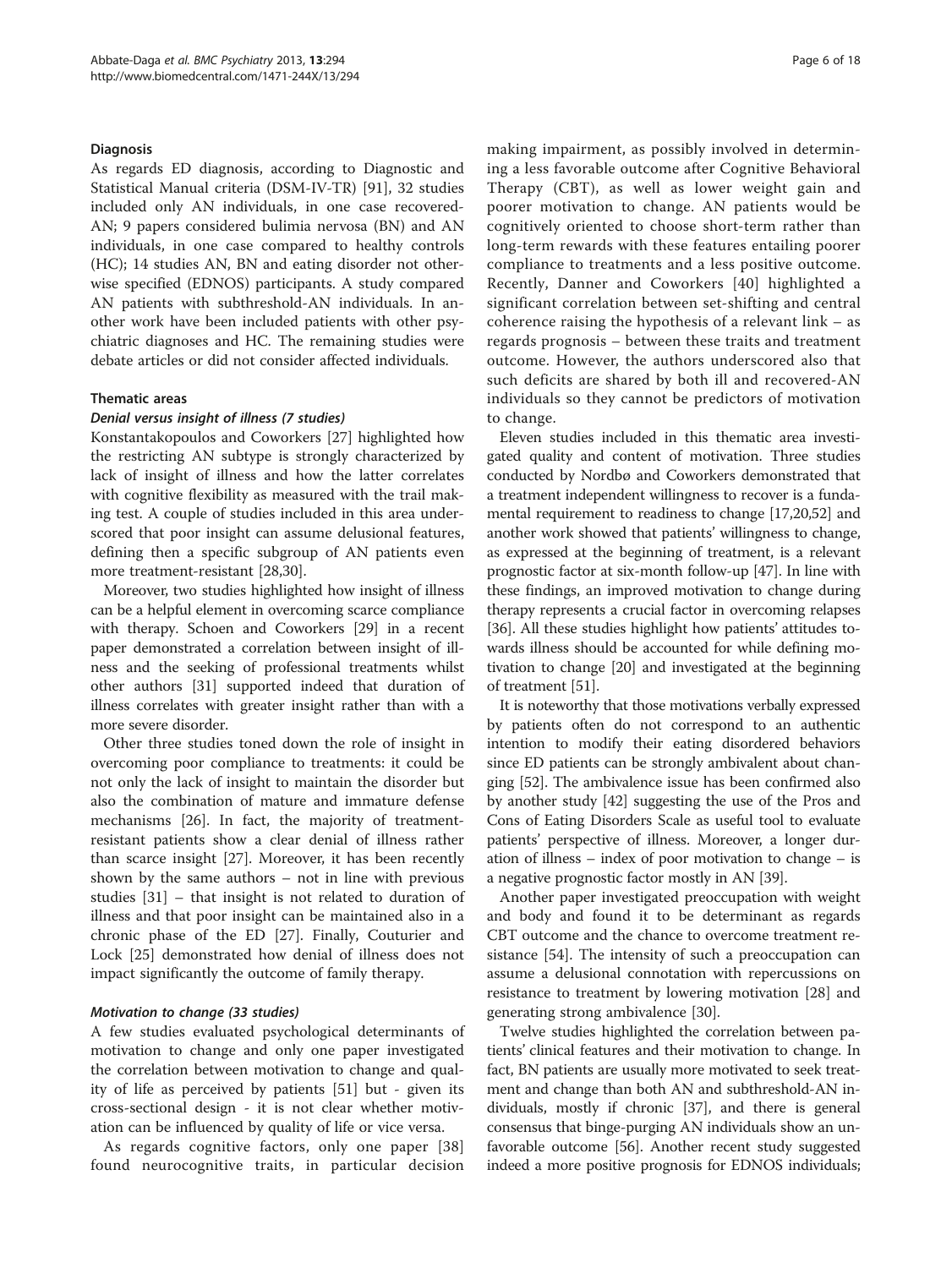they seemed to achieve a more rapid and stable remission and showed indexes of higher motivation when compared to individuals affected by a full diagnosis [[39](#page-14-0)], providing further support to data already known in literature [[33,46](#page-14-0)]. Those patients with normal body mass index (BMI), showed a more rapid improvement in motivation to change than those with a low BMI [\[45](#page-14-0)] and, more in general, baseline BMI was the most significant predictor of outcome in the whole ED diagnostic group [\[39\]](#page-14-0). Moreover, poor motivation to change correlated also with laxatives abuse, depression, and body dissatisfaction [[35](#page-14-0)], although some researchers [[35\]](#page-14-0) could not find a correlation between clinical severity and poor motivation to treatment, even if more recent studies did not confirm this hypothesis [[45](#page-14-0)]. However, two studies [\[48,50\]](#page-14-0) indicated that the rapidity of weight restoration is the only significant prognostic factor over the short and mediumterm with Lund and Coworkers [\[48](#page-14-0)] highlighting indeed how this can indirectly point out an enhanced motivation to treatment. Finally, Schedenbach and Colleagues [[57](#page-14-0)] underscored that the best predictors of treatment outcome are the ability to choose a variety of foods, mostly with high caloric density.

Eleven studies highlighted how motivation to change can quantitatively vary and several papers on AN described different stages of change and their influence on both outcome and resistance. Some authors demonstrated that the extent of clinical improvements can vary also depending on the stage of motivation achieved by patients [\[61\]](#page-14-0) and that a mismatch between stage of motivation and phase of treatment can enhance resistance to treatment [\[58](#page-14-0)]. Other studies correlated motivation-to-change levels to the need and duration of hospitalizations, finding that high motivation correlates with short duration of inpatient treatment and better outcome [[49\]](#page-14-0). Conversely, if the motivation level is low – i.e. pre-contemplation phase according to Prochaska's model [[92\]](#page-15-0) – the need for hospitalizations resulted to be higher [[32](#page-14-0)].

Motivation to change can be improved by sharing treatment plans with patients [[41](#page-14-0)] and can be assessed with the Motivational Interview [[93\]](#page-15-0), the Readiness and Motivation Interview [[43,44\]](#page-14-0), or the Anorexia Nervosa Stages of Change Questionnaire [[55\]](#page-14-0). Some studies showed that the latter is a useful instrument to predict changes in eating symptomatology [[60](#page-14-0)] and outcome since motivation plays a mediator role between them [[34\]](#page-14-0).

## Maintaining factors and treatment outcome (22 studies)

Although early studies discouraged the search for EDspecific maintaining factors highlighting instead the need of long-term treatments [[77](#page-15-0)], some recent papers called into question the need for their identification and reformulation [\[70](#page-15-0)].

Fairburn [\[65](#page-14-0)] designed a transdiagnostic cognitivebehavioral therapy for EDs, aiming at addressing maintaining factors; he individuated as main element a scheme of dysfunctional self-evaluation by which patients attribute exaggerated relevance to eating, body shape, and weight. He considered both ED-specific factors (i.e. thoughts about eating, weight, body shape, hyperactivity) and non ED-specific factors like low self-esteem, interpersonal problems, emotional intolerance, and perfectionism. The latter interact with both individual's specific psychology and other maintaining factors [\[65](#page-14-0)].

Perfectionism has been considered also by other authors [\[78](#page-15-0)], demonstrating that some of its aspects could represent a transitional status associated to pathology and are no longer present in recovered AN individuals.

In addition, more authors individuated in body image an outcome predictor of hospitalization even more reliable than interpersonal problems and general psychopathology pointing out indeed how body perception instead of body dissatisfaction can be an indicator of treatment progression [\[63](#page-14-0)].

Other psychopathological factors with prognostic value were: inadequacy, high asceticism and maturity fear, impulsivity, and sexual problems [\[18,](#page-14-0)[66](#page-15-0)-[68](#page-15-0)]. As regards intra-psychic elements instead, one study individuated as ED maintaining factors poor problem solving and relational skills [\[69\]](#page-15-0).

Five studies considered personality traits as ED maintaining factors. Fassino and Coworkers [[66](#page-15-0)-[68](#page-15-0)] pointed out how low novelty-seeking and high harm-avoidance – along with other psychopathological aspects – represent predictors of poor outcome in an ED multimodal treatment.

Other studies [[76](#page-15-0)] demonstrated instead that narcissistic personality traits were related to strong resistance to weight gain in treated AN individuals and that depressive and psychotic traits entailed better or poorer prognosis, respectively. Another paper [\[73\]](#page-15-0) with a 9 and 14-year follow-up found that Axis I and II psychopathology could predict both poor outcome and numerous hospitalizations in the ED population. A couple of studies [\[56,64\]](#page-14-0) confirmed the negative role of general psychopathology on AN prognosis at the 12-year follow-up, whilst another paper [\[39\]](#page-14-0) found it significant mostly about BN.

Further authors [[79](#page-15-0)] underscored indeed how avoidant personality traits, coupled with a history of sexual abuse, can play a negative role on long-term prognosis after hospitalization. Assuming a categorical approach to study personality, Helverskov and Coworkers [[72\]](#page-15-0) acknowledged the presence of a personality disorder as a negative prognostic factor shared by all EDs.

Castro and Colleagues [\[62](#page-14-0)] investigated the prognostic meaning of parental bonding on the outcome of shortterm therapy in AN. Even highlighting how parental bonding was not particularly different from healthy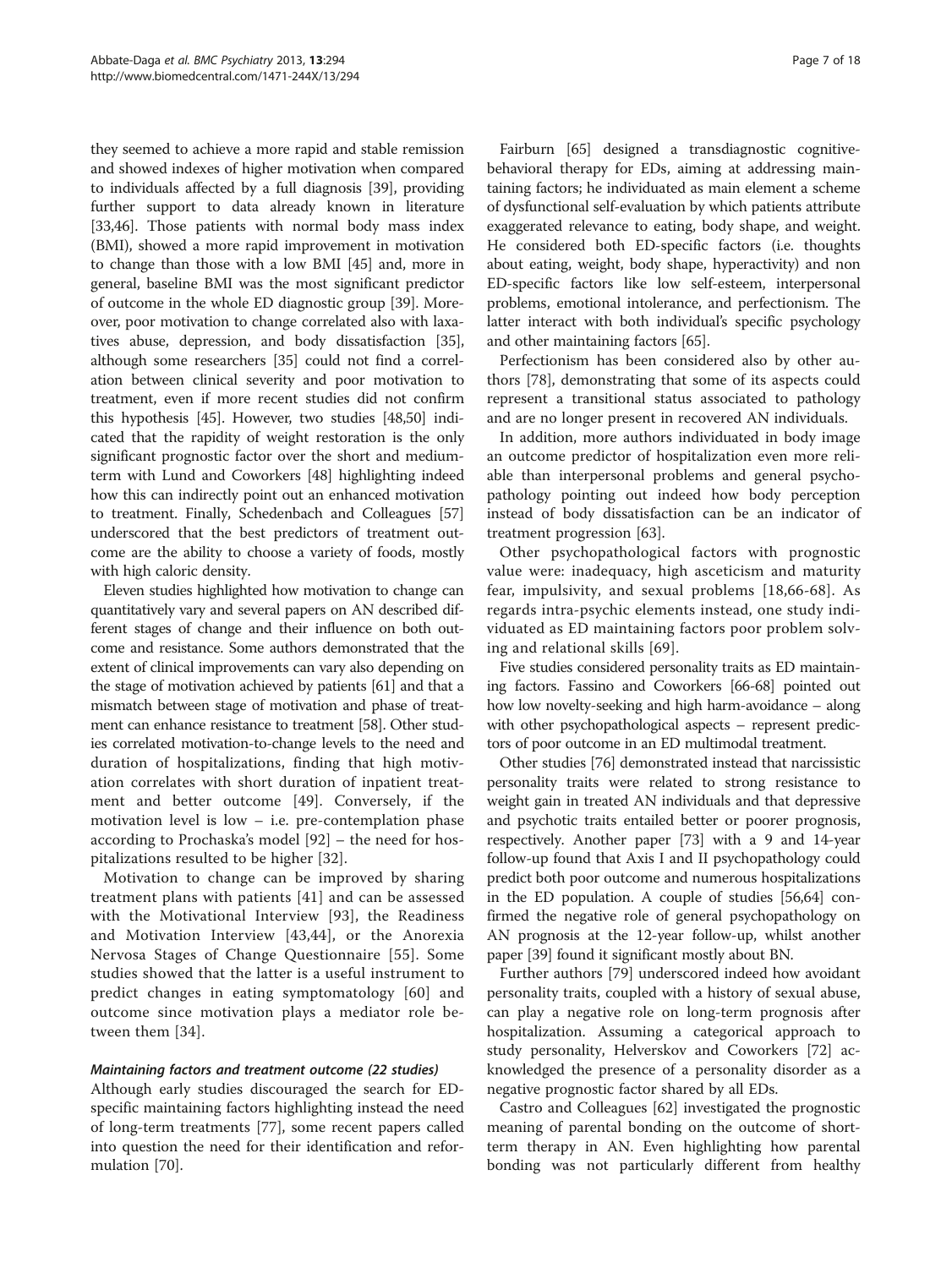controls, the authors underscored that parental hyper control as well as having a rejecting father entail are both elements that strongly impact treatments, in addition to ED psychopathology. Recently, some authors [[71\]](#page-15-0) supported the role of caregivers' expressed emotions and reinforcing behaviors as interpersonal maintaining factors. In their work it has been indicated that reducing caregivers' distress leads to improving patients' functioning and eating pathology.

Schmidt and Treasure [[75\]](#page-15-0) considered as maintaining factors both intrapersonal and interpersonal factors, placing only scarce emphasis on biological elements and body weight. Also Treasure and Coworkers [\[94](#page-15-0)] analyzed the interpersonal maintaining factors of EDs pointing out that over protection, coercive treatments, and isolation could be iatrogenic factors.

Finally, two papers investigated psychosocial factors as the lack of a partner, poor family support, and unemployment as relevant predictors of poor outcome at 21 [[74\]](#page-15-0) and 12-year follow-up [[64\]](#page-14-0). Another study [[39](#page-14-0)] showed how the scarcity of friends is a negative prognostic factor in EDNOS patients.

## Therapeutic relationship, countertransference and management of treatment resistance (18 studies)

The studies considered in this thematic area – deepening poor compliance and scarce motivation to treatments – indirectly suggested different models to treat resistant patients.

Carter and Colleagues [[36\]](#page-14-0) highlighted how improving and maintaining motivation to treatment during therapy can show a relevant impact on the long-run. Accordingly, it has been shown the need to specifically address motivation as much as social relationships and body image with tailored interventions to obtain an adequate weight restoration, even with acute AN patients [\[47](#page-14-0)].

A couple of studies illustrated rehabilitation – with a focus on psychosocial interventions [\[87\]](#page-15-0) or supportive therapy [[86](#page-15-0)] - constantly advocating the need for tailoredto-person treatments.

Five studies suggested interventions focused more directly on overcoming poor compliance to treatments with an approach aiming at improving motivation to change and treatment. Already Vitousek and Colleagues years ago [[89\]](#page-15-0) underscored the importance of improving motivation to change. With their paper, they suggested some cognitive-behavioral strategies that can be applied also to other theoretical models to enhance emotively and cognitively the therapeutic alliance to overcome resistance. In fact, the authors highly recommend to emotionally validate patients by accepting their difficulties and by speaking their language, adopting a Socratic style in the exploration of both ambivalence and resistance to treatment.

Another effective intervention was the Motivational Interview, an approach based on the Socratic method, emphasizing patients' autonomy and discouraging direct persuasion [[84\]](#page-15-0). Geller and Coworkers [\[82](#page-15-0)] demonstrated the effectiveness of Readiness and Motivation Therapy to lower ambivalence and improve change; also Motivational Enhanced Therapy was found to be effective to achieve this goal, even if in a less structured way [[80\]](#page-15-0).

A theoretical paper [[83\]](#page-15-0) highlighted that clinical interventions should sometimes indulge patients' resistances; the discharge of poorly motivated patients can be necessary to maintain a therapeutic milieu focused on recovery and to avoid poor compliance [[83,89\]](#page-15-0).

Finally, other studies suggested interventions to overcome scarce compliance not directly focusing on patients but rather on therapists, highlighting the need to handle correctly their countertransference since it could play a negative role on treatment [\[59,](#page-14-0)[85\]](#page-15-0). Countertransference can be determined by both patients' [[95](#page-15-0)] and therapists' features [\[53](#page-14-0)[,90](#page-15-0)] and supervision of therapist's emotions is highly recommended [\[81](#page-15-0)].

Patients highly value psychotherapy and therapeutic relationship considering them as useful elements in treatment [[69](#page-15-0),[88](#page-15-0)]. Accordingly, it has been suggested to work with a particular focus on the patient-therapist interaction and on shared choices [\[41](#page-14-0)]. Concluding, a comment article proposed indeed to address the impairment in mentalization skills of ED patients within the therapeutic relationship [[24\]](#page-14-0).

## **Discussion**

The aim of the present paper was to provide a clinical overview of the available literature on resistance to treatments in AN. It is indeed a well-known phenomenon theorized decades ago [[89,96,97](#page-15-0)] that represents a heavy burden for all clinicians [\[98](#page-15-0)]. We propose here a scientifically informed discussion since a systematic review of the literature has been hampered by a huge variety of methodologies used in the available studies leading to a lack of comparable data. Therefore, a systematic review of the literature to date would lead only to scarcely powered findings. As a further limitation, it should be born in mind that the biopsychosocial pathogenesis of AN would require to study several sources of knowledge. We will focus on psychosocial factors and emotive and relational impairments, omitting the biological aspects like the effects of starvation on brain functions.

But why is there a dearth of studies on resistance? This apparent disinterest seems to be due to several reasons. Firstly, it is likely that many authors conceive resistance to treatment as a whole with the illness. According to this perspective, the investigation of treatment outcomes in AN would correspond to evaluating resistance too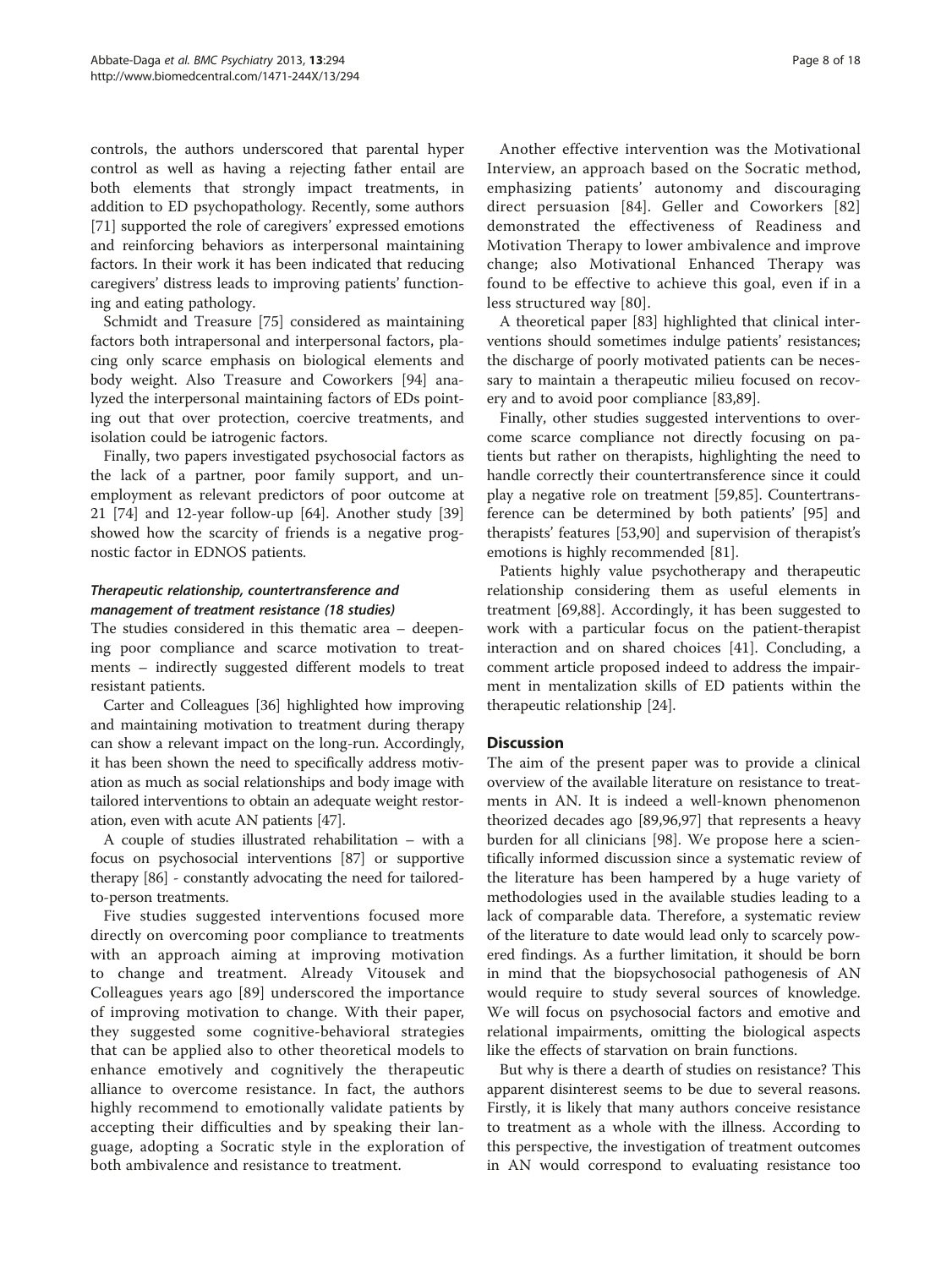[[99\]](#page-15-0). Secondly, resistance to treatment is a widespread phenomenon. Hence, some of the papers we included in this overview [[14,](#page-13-0)[54,](#page-14-0)[100](#page-15-0)] pointed out how treatmentresistance in the AN field can be easy to notice but difficult to understand. In fact, it is a complex phenomenon that involves vulnerability and maintaining aspects with intertwined biological, psychopathological, and social features [[101](#page-15-0)] that cannot be easily disentangled. Thirdly, in the last years, research focused more on resistance-related biologic aspects [[102\]](#page-15-0) rather than on clinical and relational ones [\[98\]](#page-15-0). Also psychodynamic psychotherapies have been even less studied although the assessment of resistance represents the core of the psychoanalytic method [[103](#page-15-0)] since resistance can be enhanced by the relationship between patient and therapist. Finally, we could call into question clinicians' poor motivation to study their frustrated therapeutic attempts [[94\]](#page-15-0). Whatever the reason, it may be a mistake not to carefully consider this phenomenon since it is a hallmark of psychiatry [[104\]](#page-15-0). More in detail, since psychotherapy is an effective therapeutic instrument in the ED field, a better understanding of both resistance and strategies to address it should be carefully considered in treatments [[2\]](#page-13-0). From the research questions underpinning this article we sorted our results into four core areas with regard to AN treatment.

## Denial versus insight of illness

This is the most immediate and straightforward correlate of resistance to treatments in AN and it was included even in DSM-IV-TR diagnostic criteria [[91\]](#page-15-0). Denial of illness is defined as the refusal to acknowledge and accept one's own illness and it refers not only to psychodynamic therapy and defense mechanisms [[2](#page-13-0)] but also to a wider definition of disadaptive coping [\[105](#page-15-0)]. Denial of illness is an intrinsic factor of the first phases of AN [\[91\]](#page-15-0) and it can last years [\[86\]](#page-15-0), given the ego-syntonic nature of the anorectic disorder [[106](#page-15-0)]. Accordingly, the Academy of EDs has clearly stated that EDs are severe mental illnesses that require a wide and multifaceted health care alert as like as other major psychiatric pathologies including bipolar disorder, schizophrenia, obsessive-compulsive disorder or depression [[3\]](#page-13-0).

We included 7 studies converging on the fact that a large number of AN patients deny their disorder [[25-31](#page-14-0)]. This phenomenon can be particularly clear for those patients who need acute hospitalizations: a recent study conducted on a sample of 108 AN inpatients showed that the vast majority of them (63%) deny their illness [\[107](#page-15-0)] with 20-30% of cases revealing a symptomrelated psychotic status [[28,30\]](#page-14-0). These features may be so widespread because many patients tend to carry out a deliberate denial [\[27\]](#page-14-0) or minimization [[25\]](#page-14-0) of their illness trying to justify – with different degrees of

awareness - treatment refusal. In this regard, the data in literature are debated and do not clarify whether denial of illness is a psychosis-like symptom or rather a rigid and disadaptive defense mechanism helping patients to protect themselves by anxiety and depression [[26](#page-14-0),[31\]](#page-14-0) and to avoid treatments [[89](#page-15-0)] or negative emotions [[22,23\]](#page-14-0). It is likely that both these aspects are true; nevertheless, hypothesizing denial as a defense mechanism could be more in line with its time consistency [\[86](#page-15-0)], independently of fluctuations in ED symptomatology [[28,29\]](#page-14-0).

Data are also controversial about the extent to what denial can impact prognosis since this element seems to be scarcely relevant as regards adolescents [\[25](#page-14-0)]. One paper highlighted a linear correlation between insight and duration of illness [[31](#page-14-0)], although this finding has not been replicated [[28\]](#page-14-0). At now, it is not possible to distinguish whether denial is already expressed at the onset of illness or it is enhanced with time and potentially by inappropriate treatments. However, it should be considered as a central issue to be addressed in treatments rather than a prognostic element [[29](#page-14-0)].

The improvement of insight of illness could be an index of a good therapeutic alliance [[108\]](#page-15-0). In fact, the therapeutic relationship is now indeed considered as the most effective instrument to contrast denial of illness [[75](#page-15-0),[109\]](#page-15-0).

In sum, denial of illness, a shared factor with other severe mental disorders [\[110](#page-15-0)], was not found to be a predictor of resistance to treatment but rather to correlate with the phenomenon of treatment resistance.

## Motivation to change

Papers on motivation to change in AN allowed a better understanding of denial of illness although one main difficulty encountered in this field of research is to understand patients' authentic degree of motivation to recover since there is often a difference between what patients do and say [[100](#page-15-0)].

Studies on motivation to change (33 included in this clinical overview) suggested ways to measure this construct [[17,20,28,30,32](#page-14-0),[34](#page-14-0)-[52,55-57,60,61](#page-14-0)] and interventions to enhance it [[33,58-60\]](#page-14-0). A lower motivation to change was found to correlate with lower BMI [\[45\]](#page-14-0) and in general a more severe eating and general psychopathology [[35](#page-14-0),[39,54](#page-14-0)]-full diagnosis, purging behaviors [[33,45,46,56\]](#page-14-0), lower compliance to dietary recommendations and slow weight gain [[48](#page-14-0),[50](#page-14-0),[57](#page-14-0)], and worse quality of life [[51\]](#page-14-0). These data are in line with Kaye's hypothesis of a vicious cycle of symptoms as maintaining factors in EDs [\[102\]](#page-15-0).

From the available body of literature emerged a correlation between motivation and psychopathology, even more peculiar in AN than BN [[37](#page-14-0)].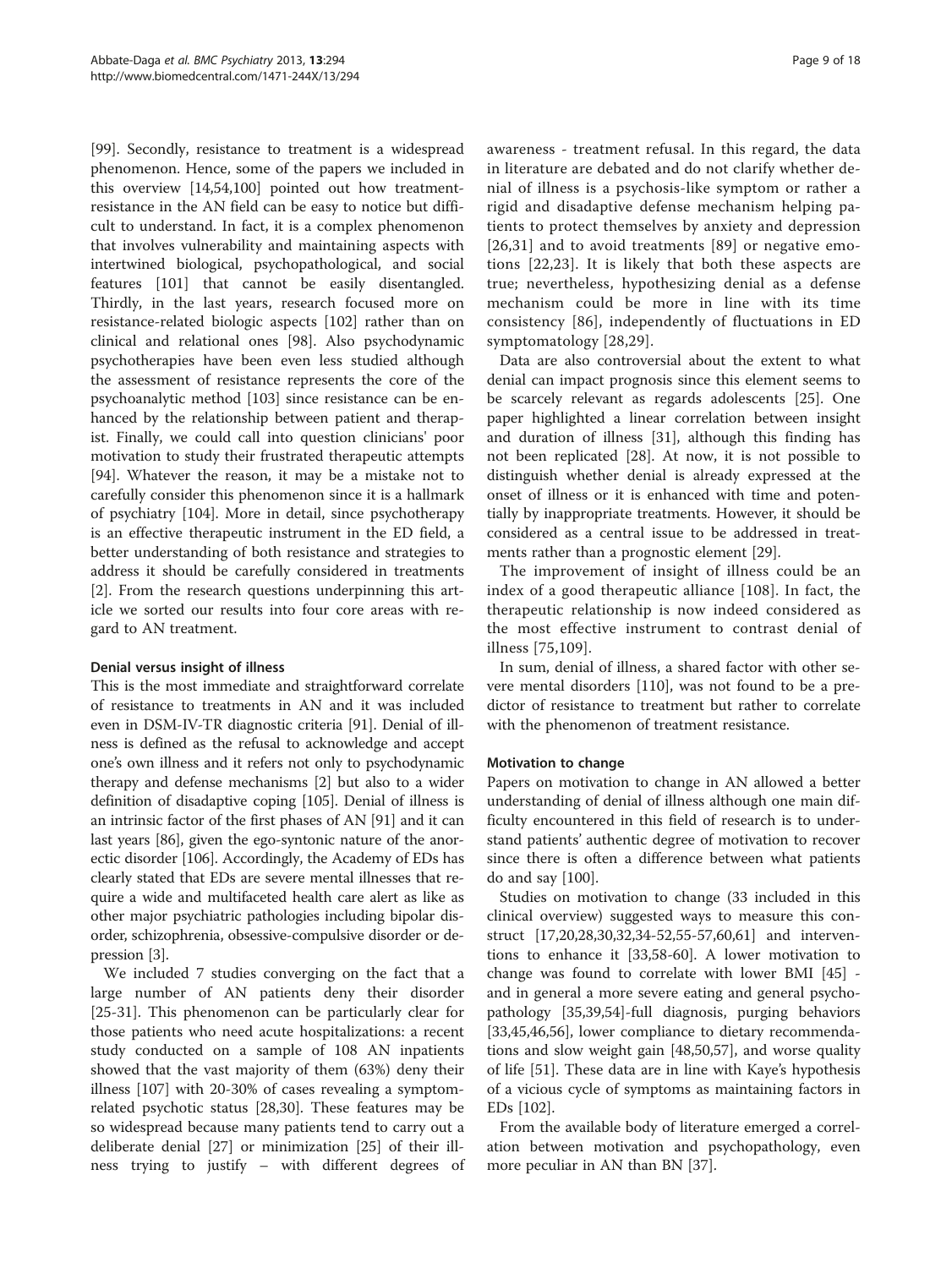In spite of the number of conducted researches, to date it is still controversial whether motivational interventions can be a main road to improve resistance to treatment or not. There is a significant correlation between willingness to recover and good motivation to change [\[36\]](#page-14-0), but this association is variable and scarcely supported by other studies [\[32,34,49,60,61\]](#page-14-0). Moreover, willingness to recover [[52,](#page-14-0)[100](#page-15-0),[111](#page-15-0)] or the ability to recognize the negative effects of illness [[37\]](#page-14-0) can be confused with motivation to change and this misinterpretation could lead not experienced therapists to enhance resistance through its underestimation. In fact, some studies highlight the need to train therapists to notice, understand and value those emotions that usually underpin AN [\[97,108,112\]](#page-15-0).

The role of neuropsychological aspects – promising and growing research area [[113\]](#page-15-0) – is even less studied and the data in literature are contrasting [[38,40\]](#page-14-0): in fact, cognitive rigidity and impaired decision making – stable traits also in recovered individuals - can only partially represent a hindrance to treatments.

Although several lines of evidence exist in support of motivational interventions [\[58-61\]](#page-14-0), a recent review conducted by Waller [[100\]](#page-15-0) questions their effectiveness since the available studies are frequently biased by methodological flaws. In fact, motivational interventions are not stand-alone treatments; therefore, the psychotherapies (i.e. CBT) that they usually support could be responsible for the real effectiveness of these interventions. Hence, motivational interventions – as to date have been described in literature – can only scarcely impact motivation and failed to significantly improve outcomes with the only exception represented by Binge Eating Disorder patients [[100\]](#page-15-0). Other findings did not provide support for the effectiveness of such interventions with long-standing patients [\[83\]](#page-15-0).

Some hypotheses could be raised to bridge the gap as regards motivation to change: a) too much emphasis has been placed on words instead of facts [[100](#page-15-0)] without considering patients' peculiar strive to please [\[97](#page-15-0)] and need for approval [[108\]](#page-15-0); b) motivation has been conceived as a too linear concept whilst patients cannot switch directly from one stage to another; c) the assessment of motivational stages is not adequately considered during treatment planning: often motivational stage and phase of therapy do not match, having resistance to treatments enhanced as a result [[51](#page-14-0),[58\]](#page-14-0); d) motivational models may be too simple and may not to consider patients' ambivalence in an proper manner [[70,114,115](#page-15-0)]; e) an excessive use of verbal persuasion is usually made at the expense of patient autonomy [\[100,116](#page-15-0)].

Therefore, only a few studies tried to investigate the process of recovery in AN and to conceptualize more in detail ambivalence to change and its implications [[17](#page-14-0)].

#### Ambivalence and meaning of illness

In this sense, some papers [\[17,20,43-45](#page-14-0)[,70](#page-15-0)] highlighted the relevance of both motivation and pervading ambivalence that paralyzing patients while making their decisions. Some authors pointed out the existence of a sort of "anorexic voice", an inner entity disapproving patients and being sometimes overwhelming in respect to their sense of the self [\[117](#page-15-0)[,118\]](#page-16-0). This voice is even more pervading when the illness gets worse, contributing to hamper treatments. It has been suggested that the link between patients and this AN voice could play a role in unravelling the issue of ambivalent attitudes towards change, typical of BN individuals too [\[70](#page-15-0)]. Thus AN and BN patients would constantly struggle between facing resistance to treatment or valuing it.

From a therapeutic perspective, it could be useful to become familiar with the adaptive function of AN and its pros and cons, as experienced by the patients [[70,115\]](#page-15-0). Therefore, it becomes possible not only to perform a cognitive restructuring, but also to mitigate their distress [\[24](#page-14-0)] with two aims: a) to use the empathic approach to understand patients' inner world [\[89\]](#page-15-0) and to dialogue on both diagnosis [\[119\]](#page-16-0) and recovery meanings [[17\]](#page-14-0); b) to move the focus of the intervention from pathological beliefs to therapeutic relationship [\[120\]](#page-16-0).

One way to start addressing resistance to treatment in ED patients is trying to understand the subjective meanings of the illness [[75](#page-15-0)] and patients' environment [[121](#page-16-0)]. We found 5 articles that consider in detail patients' meanings of the disorder and they all agree on considering the "positive" functions of AN as enhancing treatment resistance [\[20](#page-14-0)]. In fact, the ED can be a way to feel safe, avoid threatening emotions, communicate with others, and feel strong, special and in control [[21](#page-14-0)].

Considering patients' perspectives for treatments could have several positive implications. First, patients feel themselves as empathically understood [[83,108,](#page-15-0)[122](#page-16-0),[123](#page-16-0)]; second, it becomes possible to deepen and personalize the comprehension of those feelings that underpin the ED [\[97](#page-15-0)] since they can be very different between patients [[20\]](#page-14-0). Third, it is possible to introduce mind and cognitions in therapy – in addition to eating behaviors and body distortions - to avoid resistance and relapses [[124](#page-16-0)]: in fact, if decades ago therapies tended to be excessively focused on family and intra-psychical aspects, now we could incur an opposite risk. Weight restoration should be the starting point of a treatment instead of its main goal. The eating pathology should be considered more as a disturbance of corporeality and as an impairment of embodiment [[125\]](#page-16-0) rather than a neurological body image distortion [\[126](#page-16-0)]. Fourth, talking about what patients think and feel about the meaning of their illness could provide a therapeutic framework, enabling them to experience their autonomy [\[120\]](#page-16-0) and supporting an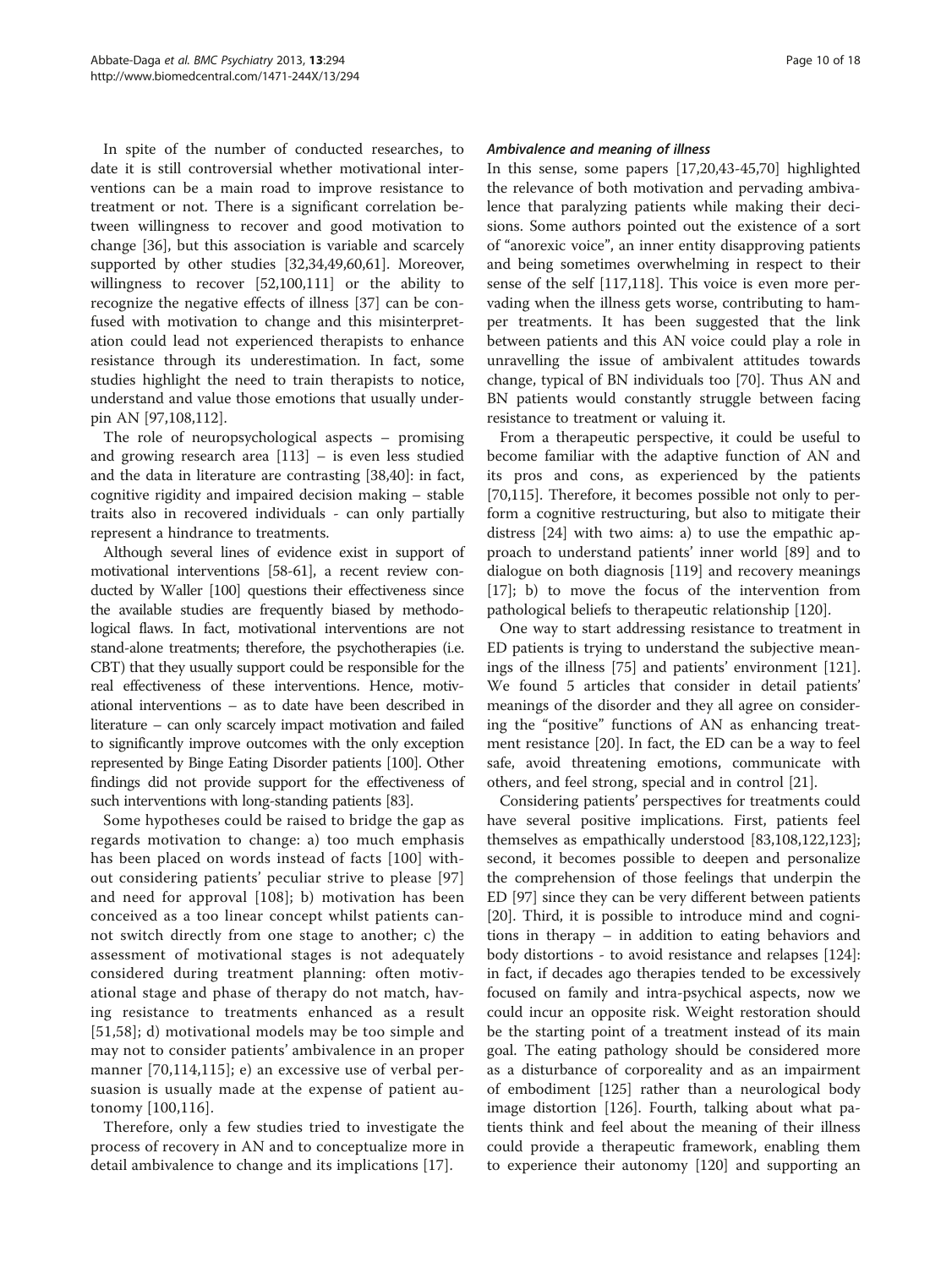empathic relationship. In fact, it is not possible to face the illness without "being with" the patient [\[16](#page-14-0)].

However, the attention to the meanings that patients confer to their disorder is a necessary but not sufficient condition to understand the phenomenon of resistance to treatment. In fact, the therapist risks to become emotionally indulgent with iatrogenic and resistanceenhancing results [\[94\]](#page-15-0). It is crucial for the therapist to achieve a "firm empathy" [[127\]](#page-16-0) because an empathic understanding of the patient is not enough; firm boundaries are of vital importance to counterbalance empathy in the therapeutic relationship. Such elements are not only cognitive but have also a relational meaning and function. Therapists need to address patients' need for boundaries, even if not verbally expressed. The treatment, with its implicit relational instruments [\[128\]](#page-16-0), enables patients to perceive their therapists as both holding [\[97,](#page-15-0)[129\]](#page-16-0) and handling [\[89,](#page-15-0)[129\]](#page-16-0) their self-harming attempts. This could be the result of the struggle for control to achieve a sense of identity that Bruch pointed out decades ago highlighting also that for many AN individuals "the experience of being listened to appeared to be of utmost importance … instead of having their feelings and the meaning of their communication interpreted" [[97](#page-15-0)]. This balance between the two elements – firmness and empathy - can promote changes in patient's personality and coping through interiorization. Certain pathological behaviors should not be allowed or clearly prohibited. At the same time, it is useful to understand patients' resistances, objections and even their need to feel alone, refused, and poorly understood.

Therapists may also incur the risk to consider only patients' conscious meanings of illness and to underestimate those unconscious, deeper, and even more distressing. In this sense, conscious meaning can over the long-term hide useful elements in treatment and therefore contributing to treatment-resistance [\[75](#page-15-0)].

In sum, the clinical effort performed on the meanings of illness – either conscious or not – could help overcome resistance to treatment. The understanding of patients' inner world and attitudes towards the illness can become an operational tool to address the core of treatment-resistance within the therapeutic relationship.

#### Maintaining factors and treatment outcome

The complex available models to address resistance to treatment are mainly focused on AN maintaining factors and with this overview we found 22 articles investigating this research area showing interesting and well-organized models [\[11,](#page-13-0)[18](#page-14-0),[39,56,62-](#page-14-0)[79\]](#page-15-0). The shared core is the attention to both "symptom treatment" eventually entailing a vicious cycle [\[5](#page-13-0)[,18,](#page-14-0)[66-68\]](#page-15-0) and negative effects of starvation on brain [[130](#page-16-0)]. Also body image distortions should be addressed in detail [\[63,65\]](#page-14-0) and body dissatisfaction has been found to correlate with certain styles of attachment [[108](#page-15-0)]. There is robust evidence showing that mental health cannot be reached without recovery of weight, body perception, obsessive thinking on food and body and without regaining a good quality of life.

Moreover, the different models consider personality and interpersonal aspects as premorbid or maintaining factors. Several factors have been called into question as enhancing treatment resistance: 1) low self-esteem and 2) mood intolerance [\[65\]](#page-14-0); 3) perfectionism [\[65](#page-14-0)[,78](#page-15-0)]; 4) body experiences [[17,](#page-14-0)[125\]](#page-16-0); 5) general psychopathology [[39,56,64\]](#page-14-0); 6) personality [\[66-68,72,73,76,79](#page-15-0)]; 7) interpersonal relationships [\[65](#page-14-0)[,75](#page-15-0)]; 8) cognitive inflexibility and 9) avoidance of experience and emotions [[29,](#page-14-0)[131](#page-16-0),[132](#page-16-0)]; 10) care givers' expressed emotion [[14](#page-13-0),[62](#page-14-0)[,71,75](#page-15-0)]; 11) poor problem solving abilities [\[69](#page-15-0)];12) scarce social support [\[64](#page-14-0)[,74](#page-15-0)]; and 13) reduced relational abilities [[39,](#page-14-0)[69,](#page-15-0)[133\]](#page-16-0) (for a review on widely used treatment models see: Hay and colleagues [\[134\]](#page-16-0)). Evidence on a relationship between dropout, treatment response and both character and temperament [[14,](#page-13-0)[67,](#page-15-0)[135](#page-16-0)] encourages to focus on considering in detail patients' personality.

The extension of research to areas including not only eating symptomatology seems timely and promising: clinicians will probably obtain more instruments to understand their patients, individualize treatments, and handle resistance. However, to date there are no findings supporting such a more articulate approach to AN as regards treatment response. This model can be indeed too detailed for those patients with a less severe psychopathology [\[136\]](#page-16-0) and RCT are not currently available [[109\]](#page-15-0). Rather- although further studies are needed - an RCT [\[137](#page-16-0)] did not show any significant effect in increasing treatment response.

For those patients with an enduring AN and consolidated maintaining factors, supportive or rehabilitative therapies have been suggested [\[58](#page-14-0)[,87](#page-15-0)[,138,139\]](#page-16-0) since it is unlikely that certain severe patients will respond to treatments being aware of their resistance. Although these approaches are interesting and potentially useful, to the best of our knowledge there is still no clear consensus in literature on the criteria used to define the chronic course in the ED field [[87\]](#page-15-0), making even more problematic to group those patients who would benefit from such supportive treatments.

## Therapeutic relationship, countertransference, and management of treatment resistance

Although further research is needed, the aforementioned studies allowed a better understanding of the AN pathogenesis although they were not effective enough in improving prognosis. Sometimes we cannot see woods for trees and - focusing too much on specific aspects - we could miss the overall emotive exchanges constituting the therapeutic relationship [[24,](#page-14-0)[97\]](#page-15-0) and its complex patterns of interaction [\[53](#page-14-0)].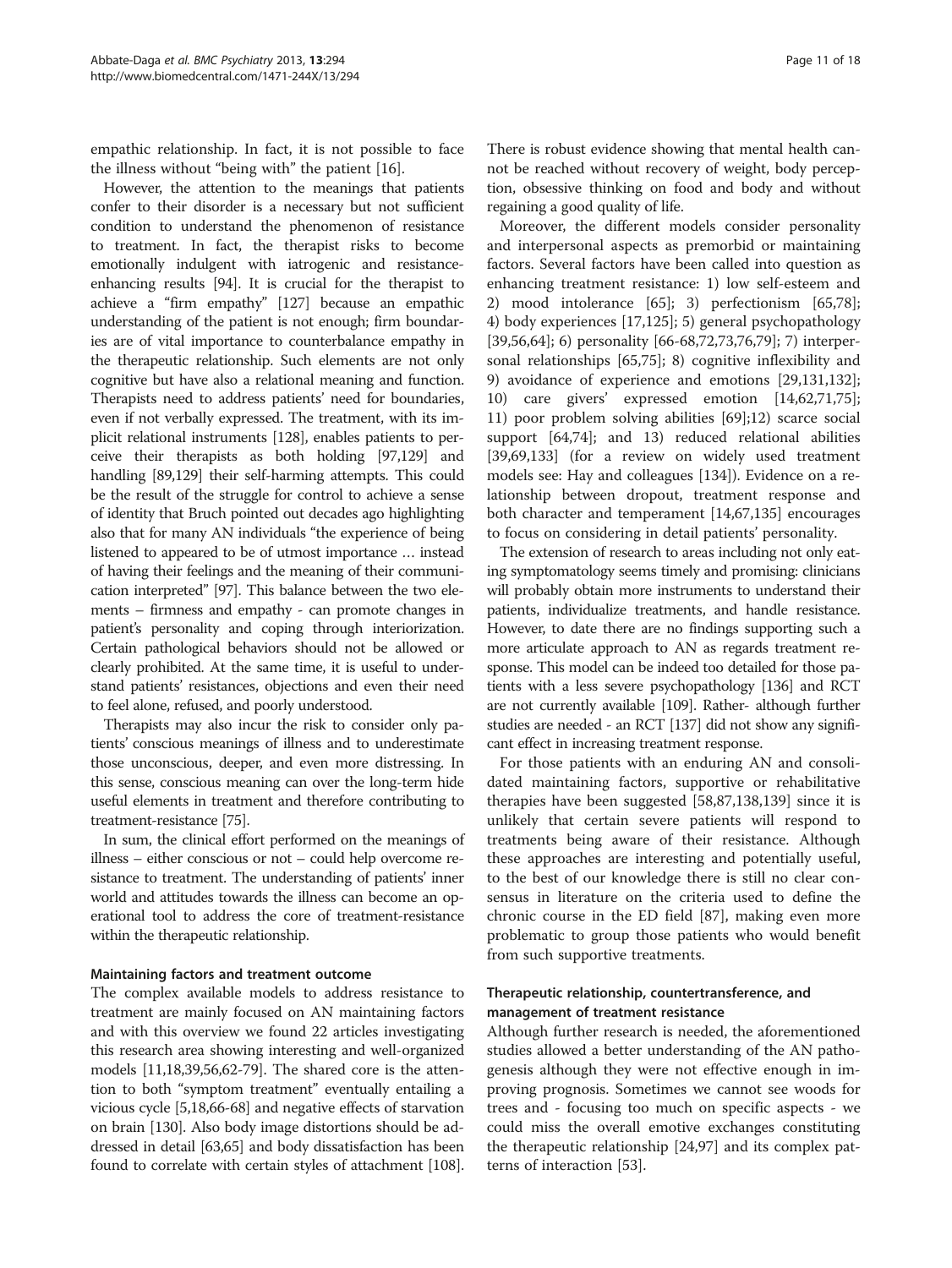We retrieved 18 studies investigating the role of the therapeutic relationship on resistance to treatments in AN. It is of interest that these works on one hand refer to decades ago [\[89](#page-15-0)], whilst on the other have been only recently conducted [\[47](#page-14-0)]. These elements show well the gap in literature that now some authors are trying to fill although both Bruch [[97\]](#page-15-0) and Garner [[140](#page-16-0)] underscored the issue of the iatrogenic effect of those therapists who are not able to manage their own emotions. All these papers agree on the importance of emotive aspects within the therapeutic relationship, in treating treatmentresistant AN people. Patients themselves – when describing their recovery process – individuate psychotherapy and relationships as fundamental tools to overcome resistance [[88](#page-15-0)]. In particular, psychotherapy has been described as a continuous and significant experience to achieve selfvalidation [[69](#page-15-0)]. Such opinions match some authors' suggestions highlighting the relevance of sharing treatment plans with patients [[41](#page-14-0)].

In this regard, resistance to treatments should be considered within the therapist-patient interaction [[84\]](#page-15-0) involving on one hand patients' and illness features [[116\]](#page-15-0) and on the other therapist-related factors [[98](#page-15-0)] and their interaction [[90](#page-15-0)]. In particular, the avoidant [[66](#page-15-0)-[68,79](#page-15-0)[,141\]](#page-16-0) and narcissistic [[76](#page-15-0)] personality traits of AN patients, in addition to their disadaptive management of anger [[142,143](#page-16-0)], make the therapeutic alliance difficult, sometimes enhancing the illness and patient's relational isolation.

In fact, EDs – assuming an overarching psychodynamic perspective – are essentially disorders of the development of the self and personality, as Bruch [\[97](#page-15-0)] originally conceived and as Skårderud [\[24](#page-14-0)] and Stanghellini and Coworkers [\[125](#page-16-0)] have recently suggested, placing emphasis also on insecure attachment [\[108](#page-15-0)[,144](#page-16-0)] and mentalization impairments [\[120,145](#page-16-0)].

In particular, AN patients' deep emotions are characterized by fear, emptiness, anger, and profound demoralization [[116,](#page-15-0)[142,143,146](#page-16-0)]. The illness is a desperate and selfharming attempt to control distress, on one hand avoiding emotions and on the other hand expressing them in an exaggerated way or developing an exasperated perfectionism [[95](#page-15-0)[,147](#page-16-0)]. In general, emotion avoidance and dysregulation are mostly related to treatment-resistance [\[95\]](#page-15-0).

Such emotions reverberate in line with therapists' ones, mainly if they are young [\[98\]](#page-15-0) or lacking supervision [[81](#page-15-0)]. Particularly frustration and anger, but also despair, excessive worry, boredom, and feeling of being manipulated [[81,85,98\]](#page-15-0) are common when investigating therapists' countertransference features. Resistance to treatments itself is thought to be the most challenging aspect of the AN treatment, according to studies conducted on clinicians' perspectives [[98](#page-15-0)]. In this regard, treatmentresistance could be linked to a contagious fear of aggressiveness and despair that could involve the therapist too.

Treatments could be influenced by an overemphasis on cognitive [[24\]](#page-14-0) or explicit communication factors, whilst the issue could be related to the avoidance of an emotive confrontation on symptomatology and real-life experiences or, more simply, to the lack of an authentic relationship between patient and therapist [\[16](#page-14-0)]. An effective therapy to overcome resistance to treatments could be indeed a cognitive-analytic therapy as Dare and Coworkers [[148\]](#page-16-0) suggested and tested with RCT.

Psychotherapy – as well as those therapies focused on AN symptomatology – should then help patients to achieve a multi-dimensional understanding of themselves and to manage their feelings and relationships, gradually reshaping the adaptive function of the illness. This psychotherapeutic model was only sporadically tested in literature [\[68](#page-15-0)[,135](#page-16-0)] and - although it may look outdated - it could be proposed again in the light of the studies on psychotherapy currently available.

In fact, psychodynamic psychotherapy is currently regaining its role in psychiatry [[149](#page-16-0)], mostly as integrative discipline and science of intimacy useful to achieve a developmental psychopathology and overcoming its traditional concept of science of interpretation [[128](#page-16-0)]. Neurosciences significantly highlighted how relational our mind is [\[150\]](#page-16-0) and that human beings are wired to be social [[151\]](#page-16-0). Initial findings showed that shared emotions can synchronize brain activity [[152](#page-16-0)]: from a metaanalytic studies of dynamic psychotherapies we now know that they are effective in several mental disorders [[153\]](#page-16-0) and that the more they consider affective and emotional aspects the more effective they are [[154\]](#page-16-0).

In psychodynamic psychotherapies, two aspects have been considered as key-elements: a) a secure, sensitive, and interactive therapeutic alliance; and b) encouraging patients to experience the previously avoided threatening feelings [[155\]](#page-16-0). It is the time to (re)introduce these therapeutic processes in the study of AN treatments. Moreover, the concept of resistance to treatments arose from psychoanalysis, as recently remarked [[156\]](#page-16-0), on the basis of Freud's statements [\[157\]](#page-16-0) clarifying that resistance is intertwined with treatment and that it represents a compromise between the strengths related to recovery and those opposing to it.

AN patients ask their clinicians acceptance, intensity, challenge and mostly competence [[53](#page-14-0)], confronting their knowledge, but even more their relational skills. Being able to provide an empathic understanding is fundamental to train the patients to recognize themselves, and restrain their distress with a good balance of implicit and explicit messages in the here and now of the therapeutic relationship through transference and countertransference [\[158\]](#page-16-0).

Psychotherapy cannot be manualized enough to avoid the unpredictability of the relationship [[128](#page-16-0)]. To improve the quality of the therapeutic relationship the therapist needs to be authentic, implicit and empathic [\[128,159](#page-16-0)]. If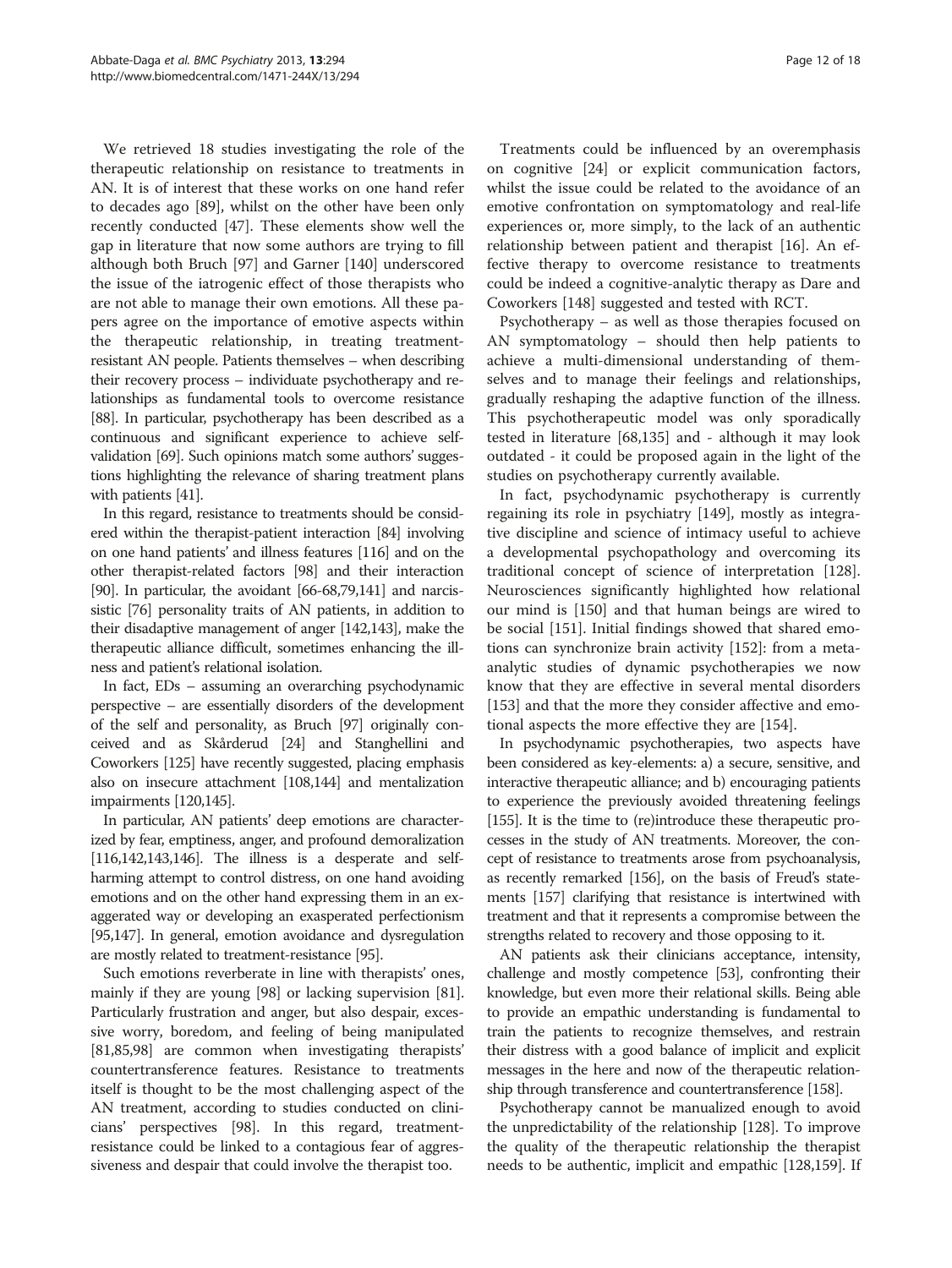the attunement of the therapeutic relationship turns so profound and intense to become embodied simulation [[160](#page-16-0)], also through mirror neurons [\[161](#page-16-0)], therapist and patient can start to share not only the distress but also the ability to limit it. Studies on personality and EDs confirm how often emotional coping can be impaired [[162](#page-16-0)]. Therapist's coping skills can be a useful model to enhance the development of patient's coping. In fact, affected individuals can implicitly feel and consider the change, starting to overcome their resistance and fear, as like as therapists handle their fears of being too frustrating or too sympathetic with their patients [[11\]](#page-13-0).

In the therapeutic relationship, AN patients can experience new theories of others' mind [\[163\]](#page-16-0) and more adaptive forms of reflective self-functioning [\[164](#page-16-0)] and through this integration of psychic realities they will be again more aware of their own body [\[24](#page-14-0)].

Unfortunately, to date there is still little in the way of addressing the treatment-resistance issue in AN. The studies on the importance of therapeutic relationship in facilitating emotive experiences are still sparse or provide only pilot data [\[143,165\]](#page-16-0). Although an RCT has been designed in this regard [\[166\]](#page-17-0), further studies are still warranted to bridge this gap.

## **Conclusions**

Resistance to treatment and reluctance to recovery represent key-problems in the treatment of individuals affected by AN [[13](#page-13-0)[,17\]](#page-14-0). In fact, affected patients often show poor motivation to treatment entailing high levels of dropout [[14](#page-13-0)[,100](#page-15-0)] and negative outcomes with the illness becoming often chronic and eventually mortal [[167](#page-17-0)].

The present work individuated 71 studies that specifically addressed treatment-resistance but - although many factors are possibly involved – a dearth of evidencebased findings in this area emerged.

To date are available more theoretical models rather than evidence-based studies on the most effective way to manage treatment resistance. Future research is warranted to fill these gaps and to pave the way for a better understanding of EDs and their treatments, although a more clear description of resistant patients emerged from the available findings.

As Strober wrote [\[139](#page-16-0)], EDs do not randomly affect individuals, but a certain temperament coupled with immature, avoidant and perfectionistic personality traits make people more vulnerable and prone to the ED onset [[162](#page-16-0)[,168\]](#page-17-0). Therefore, to earn a resistant patient's trust it is first necessary to recognize the defensive nature of the ED symptoms being also aware of their adaptive function to achieve the mitigation of a profound distress [[24](#page-14-0)]. Hidden by the hyper control of body and food, the main elements are demoralization [\[141](#page-16-0)], anger [[142](#page-16-0)[,169\]](#page-17-0), low self-esteem, and a great "hunger" of approval and reassurance. AN patients are highly ambivalent about relationships; a disadaptive style of attachment poses the bases for the development of relationships characterized by dependence and fear of others' opinions. Coping abilities are impaired: emotions are ignored and avoided through alexithymia, or are uncontrollable and destructive generating acting-out. In a specular way, the therapist incurs the risk of becoming alexithymic [\[170\]](#page-17-0), or angry and frustrated [\[98\]](#page-15-0).

Several aspects need to be considered to avoid these mechanisms: expertize, firmness, awareness of maintaining factors, and mostly a "relational knowledge"; according to Roland Barthes: "no power, a little knowledge, a little wisdom and as much flavor as possible" [[171](#page-17-0)]. There is no possible treatment of symptoms and cognitive distortions without attunement [[128,160](#page-16-0)]. Who can motivate the treatment-resistant patient to activate a "voluntary suspension of distrust" [[172](#page-17-0)] to overcome such highly valuable symptoms? Only those therapists who can empathically understand those feeling of uselessness, loneliness, and death that patients often experience and highly value.

Treating resistant patients is a long and winding road entailing inevitable multiple problems in the therapeutic alliance. A secure and firm relationship and the avoidance of premature interpretations and arrogant approaches are both effective elements in fostering a positive therapeutic relationship; it is also fundamental indeed to accept and respect patients' thoughts and wishes [[97](#page-15-0)].

Patients should be provided with a chance to express themselves – even with difficulty – since their most authentic parts are likely to reemerge from the eating obsessions and regain meaning. Only then the psychotherapeutic interventions will not be a priori refused but implemented and sustained by the patients who will be free to regain confidence with their own personality and experiences, also related to food and body. Patients' profound demoralization [[107](#page-15-0)] will be then mitigated with an encouraging relational strategy [\[173-175\]](#page-17-0) aimed at the development of the self [\[97\]](#page-15-0).

Is this approach possible in this economic climate and with the current strong need for cost-effective interventions? It could be feasible whether public health policies will be able to consider wider investments also because AN-related costs are considerable and –according to the available data - may be even underestimated [\[176\]](#page-17-0). It is well-known that an incorrect treatment of these disorders could entail patients' frustration and increase costs [[177\]](#page-17-0). Other severe and resistant psychiatric disorders could benefit from intensive interventions with economic advantages over the medium-term [[178,179\]](#page-17-0); in fact, costs tend to be higher if a correct psychotherapeutic approach is not provided [\[180](#page-17-0)].

The dearth of ED programs may be due to the lack of proper knowledge with sometimes clinicians' attitudes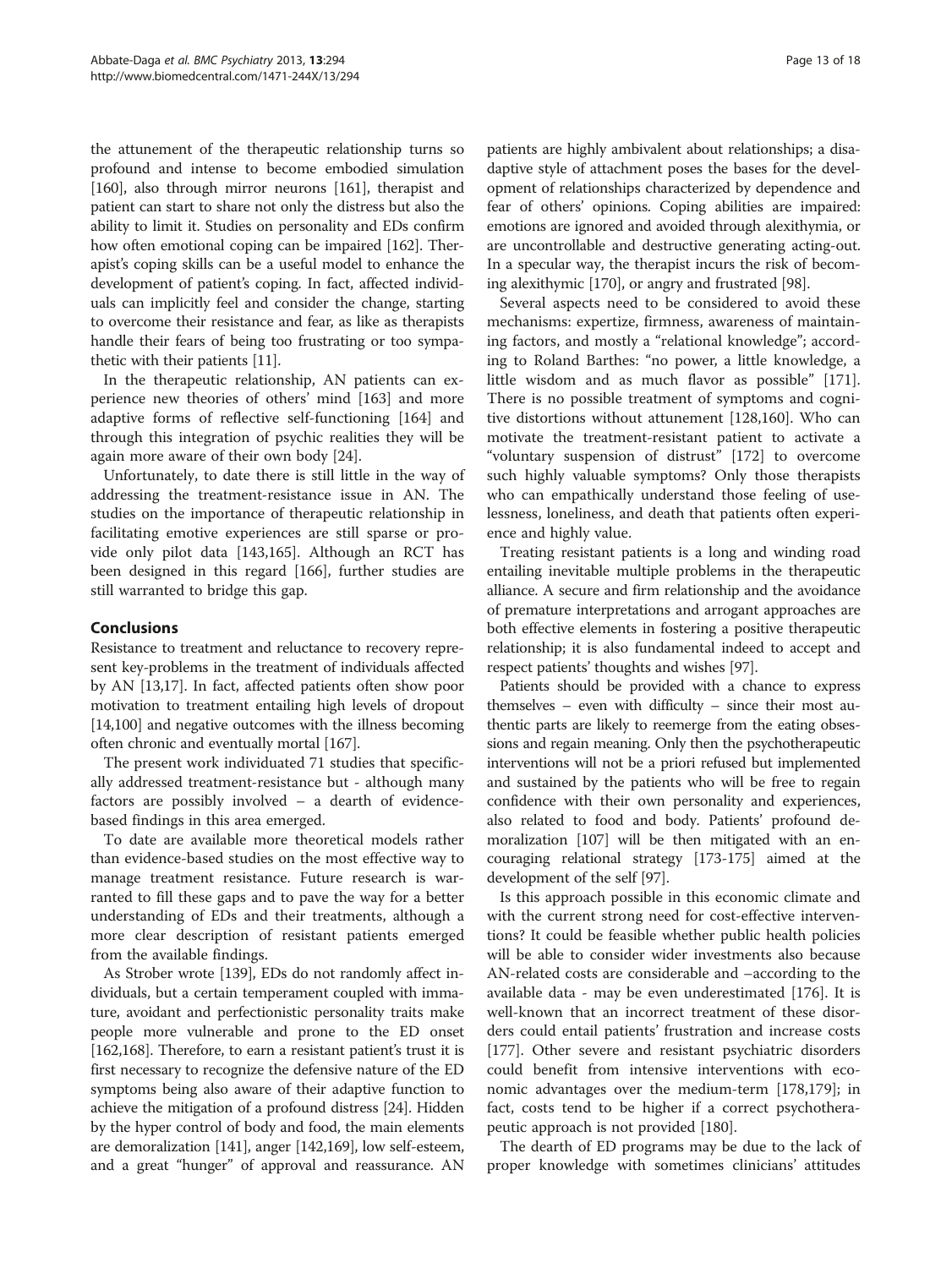<span id="page-13-0"></span>and stigma influencing negatively the availability of ED services [[98](#page-15-0)].

In the future it will be indeed necessary a strong effort as regards both public health decisions and clinical training to finally improve ED treatments and prognosis [[167\]](#page-17-0), mostly because these disorders affect young individuals and are still largely unclear.

This overview shows some limitations. First, the possible biological factors related to resistance have not been considered. Second, resistance could be addressed also by other articles that are not specifically dedicated to this issue and so we could have omitted some papers. Third, this wide heterogeneity made it particularly challenging to systematically and critically review the papers included in the present work. Therefore, they have been clinically and theoretically discussed. Finally, the need to synthesize such complex and wide topics may have left some aspects not fully covered.

Further studies will have to validate the need for personalized treatments – mostly psychotherapies - [[16](#page-14-0),[181](#page-17-0)] and for interventions tailored to personality dimensions to attenuate resistance and prevent dropouts. This statement is not in line with some studies [[182,183](#page-17-0)] highlighting that ED treatments – including the specialist supportive clinical management - are all equally effective. But these studies show a relevant selection [[184](#page-17-0)] and randomization bias: patients did not receive a tailored treatment but a default intervention that did not consider patients' peculiar meaning of the disorder. Such research methods can indeed uniform results and potentialities of treatments. The negative emotions that underpin the eating symptomatology [[147](#page-16-0)] should be properly addressed with individualized interventions [[148\]](#page-16-0). A recent RCT [[185](#page-17-0)] demonstrated that focal psychodynamic therapy is an effective treatment for AN. It could represent a promising therapeutic opportunity mostly for those patients who are resistant to treatment since psychodynamic psychotherapy can be highly individualized. Further studies testing the application of this intervention also on resistant patients are needed.

In psychiatry, the therapeutic relationship - crucial also during medication prescription [\[186](#page-17-0)] - shows even more importance in psychotherapy [\[187](#page-17-0)]: the overcoming of resistance to treatment in AN cannot be possible without a deep patients' understanding, mostly regarding their profound and unique despair, and without sharing with them a long and difficult therapeutic journey [\[124](#page-16-0)]. Patients can finally achieve a more mature personality balancing their deficits of the self with strategies to regain confidence in their body and to favorably give up the eating symptomatology.

#### Abbreviations

EDs: Eating disorders; AN: Anorexia nervosa; BN: Bulimia nervosa;

EDNOS: Eating disorder not otherwise specified; DSM-IV-TR: Diagnostic and statistical manual of mental disorders, fourth edition, text revised; BMI: Body

mass index; RCT: Randomized controlled trial; HC: Healthy controls; CBT: Cognitive behavioural therapy.

#### Competing interests

The authors have no financial competing interest to disclosure. As regards non-financial competing interests, since SF is a member of the editorial board of the journal, he specifically asked not to be involved in editorial process of this manuscript.

#### Authors' contributions

SF conceived this work and supervised the manuscript in all phases of its preparation; GAD wrote both introduction and discussion and critically revised the paper; ND conducted the literature search and wrote part of the result section; FA conducted the literature search and wrote part of the result section; CDB revised extensively the paper. All authors read and approved the final manuscript.

#### Acknowledgements

The authors would like to thank Dr. Andrea Ferrero and Dr. Enrica Marzola for their help in manuscript preparation and overview process and Dr. Corine Panepinto and Dr. Matteo Panero for both editing and proofreading.

#### Received: 5 April 2013 Accepted: 25 October 2013 Published: 7 November 2013

#### References

- 1. Posse PR, Nemeroff CB: The problem of treatment-resistant major psychiatric disorders. In Management of treatment-resistant major psychiatric disorders. Edited by Nemeroff CB. Oxford: Oxford University Press; 2012:3–22.
- 2. Gabbard GO: Treatment resistance in Personality Disorders. In Management of treatment-resistant major psychiatric disorders. Edited by Nemeroff CB. Oxford: Oxford University Press; 2012:265–284.
- 3. Klump KL, Bulik CM, Kaye WH, Treasure J, Tyson E: Academy for eating disorders position paper: eating disorders are serious mental illnesses. Int J Eat Disord 2009, 42:97–103.
- 4. Karwautz AF, Wagner G, Waldherr K, Nader IW, Fernandez-Aranda F, Estivill X, Holliday J, Collier DA, Treasure JL: Gene-environment interaction in anorexia nervosa: relevance of non-shared environment and the serotonin transporter gene. Mol Psychiatry 2011, 16:590–592.
- 5. Kaye W: Eating disorders: hope despite mortal risk. Am J Psychiatry 2009, 166:1309–1311.
- 6. Keel PK, Brown TA: Update on course and outcome in eating disorders. Int J Eat Disord 2010, 43:195–204.
- 7. Pohjolainen V, Rasanen P, Roine RP, Sintonen H, Wahlbeck K, Karlsson H: Cost-utility of treatment of bulimia nervosa. Int J Eat Disord 2010, 43:596–602.
- 8. Abbate Daga G, Facchini F, Delsedime N, De Bacco C, Leone V, Fassino S: Valutazione dei costi nel trattamento ospedaliero dei disturbi del comportamento alimentare. It J Psychopathol 2011, 17:225–245.
- 9. Haas L, Stargardt T, Schreyoegg J, Schlösser R, Hofmann T, Danzer G, Klapp BF: Introduction of DRG-based reimbursement in inpatient psychosomatics–an examination of cost homogeneity and cost predictors in the treatment of patients with eating disorders. J Psychosom Res 2012, 73:383–390.
- 10. Treasure J, Russell G: The case for early intervention in anorexia nervosa: theoretical exploration of maintaining factors. Br J Psychiatry 2011, 199:5–7.
- 11. Fairburn CG: Evidence-based treatment of anorexia nervosa. Int J Eat Disord 2005, 37(26–30):41–42.
- 12. Rosenvinge JK, Kuhlefelt Klusmeier A: Treatment for eating disorders from a patient satisfaction perspective: a Norwegian replication of a British study. Eur Eat Disord Rev 2000, 8(4):293–300.
- 13. Kaplan AS, Garfinkel PE: Difficulties in treating patients with eating disorders: a review of patient and clinician variables. Can J Psychiatry 1999, 44:665–670.
- 14. Fassino S, Pierò A, Tomba E, Abbate-Daga G: Factors associated with dropout from treatment for eating disorders: a comprehensive literature review. BMC Psychiatry 2009, 9:67.
- 15. Fassino S, Daga GA, Piero A, Rovera GG: Dropout from brief psychotherapy in anorexia nervosa. Psychother Psychosom 2002, 71:200–206.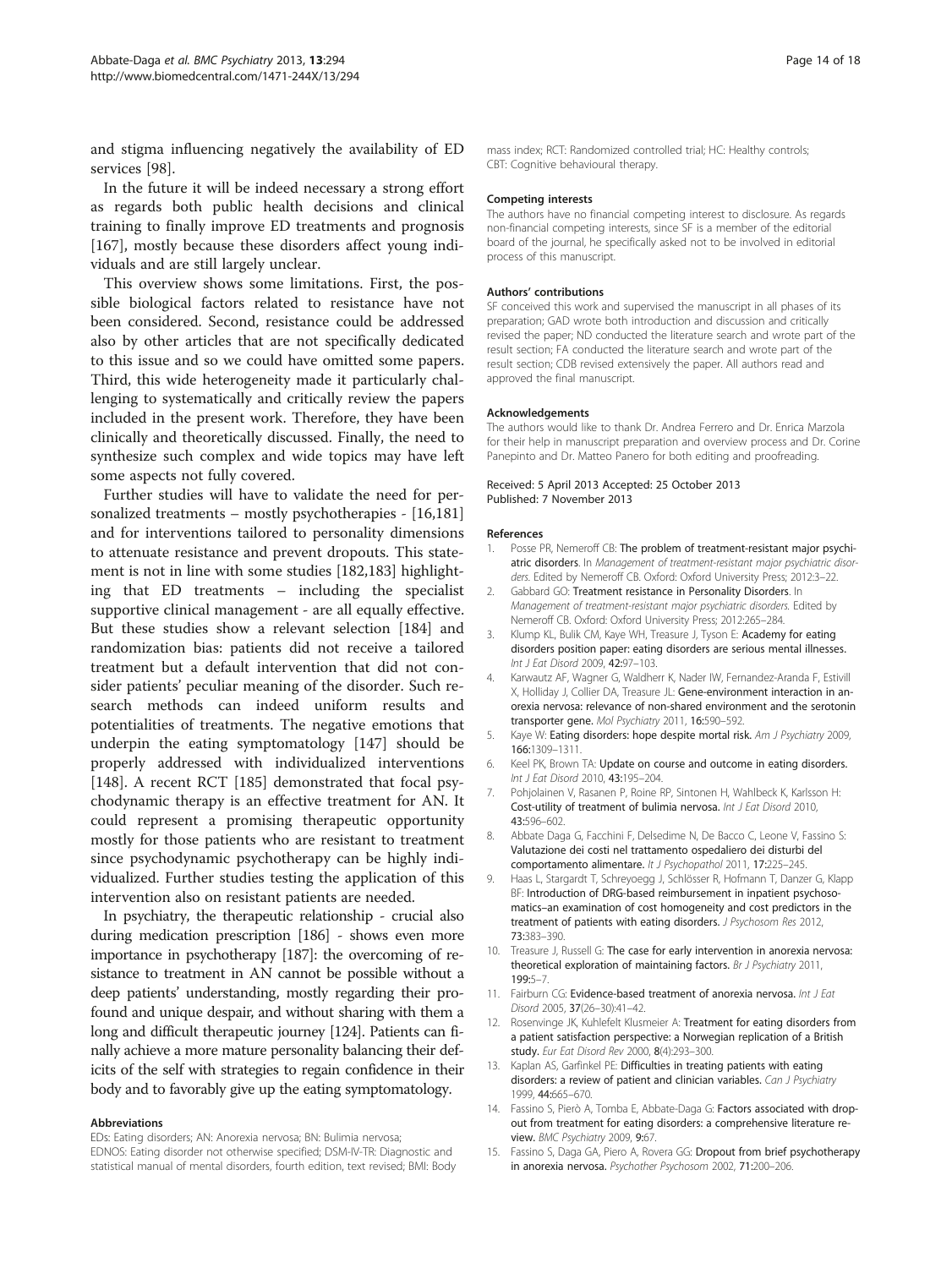- <span id="page-14-0"></span>16. Fassino S: Psychosomatic approach is the new medicine tailored for patient personality with a focus on ethics, economy, and quality. Panminerva Med 2010, 52:249–264.
- 17. Nordbø RH, Espeset EM, Gulliksen KS, Skårderud F, Geller J, Holte A: Reluctance to recover in anorexia nervosa. Eur Eat Disord Rev 2012, 20:60–67.
- 18. Fichter MM, Quadflieg N, Hedlund S: Twelve-year course and outcome predictors of anorexia nervosa. Int J Eat Disord 2006, 39:87–100.
- 19. Van Son GE, Van Hoeken D, Van Furth EF, Donker GA, Hoek HW: Course and outcome of eating disorders in a primary care-based cohort. Int J Eat Disord 2010, 43:130–138.
- 20. Nordbø RH, Espeset EM, Gulliksen KS, Skårderud F, Holte A: The meaning of self-starvation: qualitative study of patients' perception of anorexia nervosa. Int J Eat Disord 2006, 39:556–564.
- 21. Espíndola CR, Blay SL: Anorexia nervosa treatment from the patient perspective: a metasynthesis of qualitative studies. Ann Clin Psychiatry 2009, 21:38–48.
- 22. Wildes JE, Ringham RM, Marcus MD: Emotion avoidance in patients with anorexia nervosa: initial test of a functional model. Int J Eat Disord 2010, 43:398–404.
- 23. Wildes JE, Marcus MD: Development of emotion acceptance behavior therapy for anorexia nervosa: a case series. Int J Eat Disord 2011, 44:421-427.
- 24. Skårderud F: Bruch revisited and revised. Eur Eat Disord Rev 2009, 17:83-88.
- 25. Couturier JL, Lock J: Denial and minimization in adolescents with anorexia nervosa. Int J Eat Disord 2006, 39:212–216.
- 26. Gothelf D, Apter A, Ratzoni G, Orbach I, Weizman R, Tyano S, Pfeffer C: Defense mechanisms in severe adolescent anorexia nervosa. J Am Acad Child Adolesc Psychiatry 1995, 34:1648–1654.
- 27. Konstantakopoulos G, Tchanturia K, Surguladze SA, David AS: Insight in eating disorders: clinical and cognitive correlates. Psychol Med 2011, 41:1951–1961.
- 28. Konstantakopoulos G, Varsou E, Dikeos D, Ioannidi N, Gonidakis F, Papadimitriou G, Oulis P: Delusionality of body image beliefs in eating disorders. Psychiatry Res 2012, 200:482-488.
- 29. Schoen EG, Lee S, Skow C, Greenberg ST, Bell AS, Wiese JE, Martens JK: A retrospective look at the internal help-seeking process in young women with eating disorders. Eat Disord 2012, 20:14–30.
- 30. Steinglass JE, Eisen JL, Attia E, Mayer L, Walsh BT: Is anorexia nervosa a delusional disorder? An assessment of eating beliefs in anorexia nervosa. J Psychiatr Pract 2007, 13:65–71.
- 31. Viglione V, Muratori F, Maestro S, Brunori E, Picchi L: Denial of symptoms and psychopathology in adolescent anorexia nervosa. Psychopathology 2006, 39:255–260.
- 32. Ametller L, Castro J, Serrano E, Martínez E, Toro J: Readiness to recover in adolescent anorexia nervosa: prediction of hospital admission. J Child Psychol Psychiatry 2005, 46:394–400.
- 33. Ben-Tovim DI, Walker K, Gilchrist P, Freeman R, Kalucy R, Esterman A: Outcome in patients with eating disorders: a 5-year study. Lancet 2001, 357:1254-1257.
- 34. Bewell CV, Carter JC: Readiness to change mediates the impact of eating disorder symptomatology on treatment outcome in anorexia nervosa. Int J Eat Disord 2008, 41:368–371.
- 35. Burket RC, Hodgin JD: Factors predicting reluctance to seek treatment in patients with eating disorders. South Med J 1993, 86:529-532.
- 36. Carter JC, Mercer-Lynn KB, Norwood SJ, Bewell-Weiss CV, Crosby RD, Woodside DB, Olmsted MP: A prospective study of predictors of relapse in anorexia nervosa: implications for relapse prevention. Psychiatry Res 2012, 200:518–523.
- 37. Casasnovas C, Fernández-Aranda F, Granero R, Krug I, Jiménez-Murcia S, Bulik CM, Vallejo-Ruiloba J: Motivation to change in eating disorders: clinical and therapeutic implications. Eur Eat Disord Rev 2007, 15:449–456.
- 38. Cavedini P, Zorzi C, Bassi T, Gorini A, Baraldi C, Ubbiali A, Bellodi L: Decisionmaking functioning as a predictor of treatment outcome in anorexia nervosa. Psychiatry Res 2006, 145:179–187.
- 39. Clausen L: Time to remission for eating disorder patients: a 2(1/2)-year followup study of outcome and predictors. Nord J Psychiatry 2008, 62:151-159.
- 40. Danner UN, Sanders N, Smeets PA, Van Meer F, Adan RA, Hoek HW, Van Elburg AA: Neuropsychological weaknesses in anorexia nervosa: setshifting, central coherence, and decision making in currently ill and recovered women. Int J Eat Disord 2012, 45:685-694.
- 41. Darcy AM, Katz S, Fitzpatrick KK, Forsberg S, Utzinger L, Lock J: All better? How former anorexia nervosa patients define recovery and engaged in treatment. Eur Eat Disord Rev 2010, 18:260–270.
- 42. Gale C, Holliday J, Troop NA, Serpell L, Treasure J: The pros and cons of change in individuals with eating disorders: a broader perspective. Int J Eat Disord 2006, 39:394–403.
- 43. Geller J, Cockell SJ, Drab DL: Assessing readiness for change in the eating disorders: the psychometric properties of the readiness and motivation interview. Psychol Assess 2001, 13:189–198.
- 44. Geller J, Drab-Hudson DL, Whisenhunt BL, Srikameswaran S: Readiness to change dietary restriction predicts outcomes in the eating disorders. Eat Disord 2004, 12:209–224.
- 45. Geller J, Cassin SE, Brown KE, Srikameswaran S: Factors associated with improvements in readiness for change: low vs. normal BMI eating disorders. Int J Fat Disord 2009, 42:40-46.
- 46. Herzog DB, Dorer DJ, Keel PK, Selwyn SE, Ekeblad ER, Flores AT, Greenwood DN, Burwell RA, Keller MB: Recovery and relapse in anorexia and bulimia nervosa: a 7.5-year follow-up study. J Am Acad Child Adolesc Psychiatry 1999, 38:829–837.
- 47. Karlsson GP, Clinton D, Nevonen L: Prediction of weight increase in anorexia nervosa. Nord J Psychiatry 2013: . Epub ahead of print.
- 48. Lund BC, Hernandez ER, Yates WR, Mitchell JR, McKee PA, Johnson CL: Rate of inpatient weight restoration predicts outcome in anorexia nervosa. Int J Eat Disord 2009, 42:301–305.
- McHugh MD: Readiness for change and short-term outcomes of female adolescents in residential treatment for anorexia nervosa. Int J Eat Disord 2007, 40:602–612.
- 50. Mewes R, Tagay S, Senf W: Weight curves as predictors of short-term outcome in anorexia nervosa inpatients. Eur Eat Disord Rev 2008, 16:37–43.
- 51. Muñoz P, Quintana JM, Las Hayas C, Padierna A, Aguirre U, González-Torres MA: Quality of life and motivation to change in eating disorders. Perception patient-psychiatrist. Eat Behav 2012, 13:131-134.
- 52. Nordbø RH, Gulliksen KS, Espeset EM, Skårderud F, Geller J, Holte A: Expanding the concept of motivation to change: the content of patients' wish to recover from anorexia nervosa. Int J Eat Disord 2008, 41:635-642.
- 53. Gulliksen KS, Espeset EM, Nordbø RH, Skårderud F, Geller J, Holte A: Preferred therapist characteristics in treatment of anorexia nervosa: the patient's perspective. Int J Eat Disord 2012, 45:932-941.
- 54. Ricca V, Castellini G, Lo Sauro C, Mannucci E, Ravaldi C, Rotella F, Faravelli C: Cognitive-behavioral therapy for threshold and subthreshold anorexia nervosa: a three-year follow-up study. Psychother Psychosom 2010, 79:238–248.
- 55. Rieger E, Touyz SW, Beumont PJ: The Anorexia Nervosa Stages of Change Questionnaire (ANSOCQ): information regarding its psychometric properties. Int J Eat Disord 2002, 32:24-38.
- Salbach-Andrae H, Schneider N, Seifert K, Pfeiffer E, Lenz K, Lehmkuhl U, Korte A: Short-term outcome of anorexia nervosa in adolescents after inpatient treatment: a prospective study. Eur Child Adolesc Psychiatry 2009, 18:701–704.
- 57. Schebendach JE, Mayer LE, Devlin MJ, Attia E, Contento IR, Wolf RL, Walsh BT: Dietary energy density and diet variety as predictors of outcome in anorexia nervosa. Am J Clin Nutr 2008, 87:810–816.
- Touyz S, Thornton C, Rieger E, George L, Beumont P: The incorporation of the stage of change model in the day hospital treatment of patients with anorexia nervosa. Eur Child Adolesc Psychiatry 2003, 12(Suppl 1):65–71.
- 59. Treasure J, Sepulveda AR, Whitaker W, Todd G, Lopez C, Whitney J: Collaborative care between professionals and non-professionals in the management of eating disorders: a description of workshops focussed on interpersonal maintaining factors. Eur Eat Disord Rev 2007, 15:24–34.
- 60. Wade TD, Frayne A, Edwards SA, Robertson T, Gilchrist P: Motivational change in an inpatient anorexia nervosa population and implications for treatment. Aust  $N Z J$  Psychiatry 2009, 43:235-243.
- 61. Ward A, Troop N, Todd G, Treasure J: To change or not to change–'how' is the question? Br J Med Psychol 1996, 69(Pt 2):139-146.
- 62. Castro J, Toro J, Cruz M: Quality of rearing practices as predictor of shortterm outcome in adolescent anorexia nervosa. Psychol Med 2000, 30:61-67.
- 63. Danielsen M, Rø Ø: Changes in body image during inpatient treatment for eating disorders predict outcome. Eat Disord 2012, 20:261–275.
- 64. Deter HC, Schellberg D, Köpp W, Friederich HC, Herzog W: Predictability of a favorable outcome in anorexia nervosa. Eur Psychiatry 2005, 20:165-172.
- 65. Fairburn CG, Cooper Z, Shafran R: Cognitive behaviour therapy for eating disorders: a "transdiagnostic" theory and treatment. Behav Res Ther 2003, 41:509–528.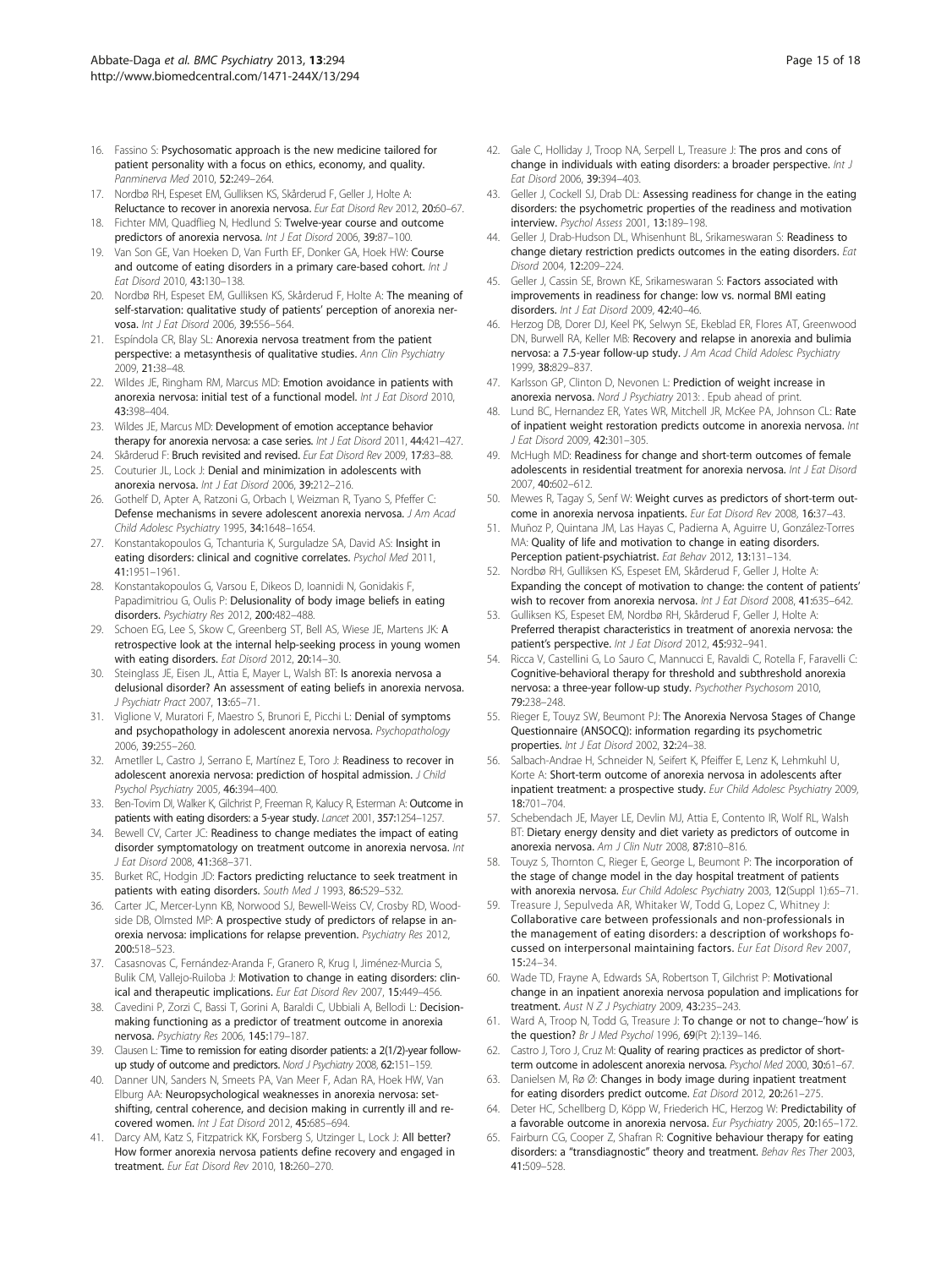- <span id="page-15-0"></span>66. Fassino S, Abbate Daga G, Amianto F, Leombruni P, Fornas B, Garzaro L, D'Ambrosio G, Rovera GG: Outcome predictors in anorectic patients after 6 months of multimodal treatment. Psychother Psychosom 2001, 70:201–208.
- 67. Fassino S, Abbate Daga G, Amianto F, Leombruni P, Garzaro L, Rovera GG: Nonresponder anorectic patients after 6 months of multimodal treatment: predictors of outcome. Eur Psychiatry 2001, 16:466–473.
- 68. Fassino S, Abbate Daga G, Delsedime N, Busso F, Piero A, Rovera GG: Baseline personality characteristics of responders to 6-month psychotherapy in eating disorders: preliminary data. Eat Weight Disord 2005, 10:40–50.
- 69. Federici A, Kaplan AS: The patient's account of relapse and recovery in anorexia nervosa: a qualitative study. Eur Eat Disord Rev 2008, 16:1–10.
- 70. Geller J: Mechanisms of action in the process of change: helping eating disorder clients make meaningful shifts in their lives. Clin Child Psychol Psychiatry 2006, 11:225–237.
- 71. Goddard E, Macdonald P, Sepulveda AR, Naumann U, Landau S, Schmidt U, Treasure J: Cognitive interpersonal maintenance model of eating disorders: intervention for carers. Br J Psychiatry 2011, 199:225-231.
- 72. Helverskov JL, Clausen L, Mors O, Frydenberg M, Thomsen PH, Rokkedal K: Trans-diagnostic outcome of eating disorders: A 30-month follow-up study of 629 patients. Eur Eat Disord Rev 2010, 18:453–463.
- 73. Hjern A, Lindberg L, Lindblad F: Outcome and prognostic factors for adolescent female in-patients with anorexia nervosa: 9- to 14-year follow-up. Br J Psychiatry 2006, 189:428–432.
- 74. Löwe B, Zipfel S, Buchholz C, Dupont Y, Reas DL, Herzog W: Long-term outcome of anorexia nervosa in a prospective 21-year follow-up study. Psychol Med 2001, 31:881–890.
- 75. Schmidt U, Treasure J: Anorexia nervosa: valued and visible. A cognitiveinterpersonal maintenance model and its implications for research and practice. Br J Clin Psychol 2006, 45(Pt 3):343–366.
- 76. Signorini A, Bellini O, Pasanisi F, Contaldo F, De Filippo E: Outcome predictors in the short-term treatment of anorexia nervosa: an integrated medical-psychiatric approach. Eat Weight Disord 2003, 8:168–172.
- 77. Steinhausen HC, Seidel R, Winkler Metzke C: Evaluation of treatment and intermediate and long-term outcome of adolescent eating disorders. Psychol Med 2000, 30:1089–1098.
- 78. Sutandar-Pinnock K, Blake Woodside D, Carter JC, Olmsted MP, Kaplan AS: Perfectionism in anorexia nervosa: a 6-24-month follow-up study. Int J Eat Disord 2003, 33:225–229.
- 79. Vrabel KR, Rø O, Martinsen EW, Hoffart A, Rosenvinge JH: Five-year prospective study of personality disorders in adults with longstanding eating disorders. Int J Eat Disord 2010, 43:22-28.
- 80. Feld R, Woodside DB, Kaplan AS, Olmsted MP, Carter JC: Pretreatment motivational enhancement therapy for eating disorders: a pilot study. Int J Eat Disord 2001, 29:393–400.
- 81. Forget K, Marussi DR, Le Corff Y: Counter-transference in eating disorder treatment:a systematic review. Can J Psychiatry 2011, 56:303-310.
- 82. Geller J, Brown KE, Srikameswaran S: The efficacy of a brief motivational intervention for individuals with eating disorders: a randomized control trial. Int J Eat Disord 2011, 44:497–505.
- 83. Masson PC, Sheeshka JD: Clinicians' perspectives on the premature termination of treatment in patients with eating disorders. Eat Disord 2009, 17:109–125.
- 84. Moyers TB, Rollnick S: A motivational interviewing perspective on resistance in psychotherapy. J Clin Psychol 2002, 58:185–193.
- 85. Satir DA, Thompson-Brenner H, Boisseau CL, Crisafulli MA: Countertransference reactions to adolescents with eating disorders: relationships to clinician and patient factors. Int J Eat Disord 2009, 42:511-521
- 86. Strober M: Managing the chronic, treatment-resistant patient with anorexia nervosa. Int J Eat Disord 2004, 36:245–255.
- 87. Tierney S, Fox JR: Chronic anorexia nervosa: a Delphi study to explore practitioners' views. Int J Eat Disord 2009, 42:62-67.
- 88. Tozzi F, Sullivan PF, Fear JL, McKenzie J, Bulik CM: Causes and recovery in anorexia nervosa: the patient's perspective. Int J Eat Disord 2003, 33:143–154.
- 89. Vitousek K, Watson S, Wilson GT: Enhancing motivation for change in treatment-resistant eating disorders. Clin Psychol Rev 1998, 18:391–420.
- 90. Warren CS, Crowley ME, Olivardia R, Schoen A: Treating patients with eating disorders: an examination of treatment providers' experiences. Eat Disord 2009, 17:27–45.
- 91. American Psychiatric Association: Diagnostic and statistical manual of mental disorders. 4th edition. Washington DC: Masson; 2000.
- 92. Prochaska JO, Redding CA, Evers KE: The transtheoretical model and stages of change. In Health behavior and health education: Theory, research, and practice. Edited by Glanz K, Rimer BK, Viswanath K. San Francisco: Jossey-Bass; 2002:60–84.
- 93. Treasure J, Schmidt U: MI in the management of eating disorders. In Motivational Interviewing in the Treatment of Psychological Problems. Edited by Arkowitz H, Westra HA, Miller WR, Rollnick S. New York: The Guilford Press; 2010.
- Treasure J, Crane A, McKnight R, Buchanan E, Wolfe M: First do no harm: iatrogenic maintaining factors in anorexia nervosa. Eur Eat Disord Rev 2011, 19:296–302.
- 95. Thompson-Brenner H, Eddy KT, Franko DL, Dorer DJ, Vashchenko M, Kass AE, Herzog DB: A personality classification system for eating disorders: a longitudinal study. Compr Psychiatry 2008, 49:551–560.
- 96. Russell GF: Metabolic, endocrine and psychiatric aspects of anorexia nervosa. Sci Basis Med Annu Rev 1969:236–255.
- 97. Bruch H: Anorexia Nervosa: therapy and theory. Am J Psychiatry 1982, 139:1531–1538.
- 98. Thompson-Brenner H, Satir DA, Franko DL, Herzog DB: Clinician reactions to patients with eating disorders: a review of the literature. Psychiatr Serv 2012, 63:73–78.
- Marzola E, Trunko ME, Grenesko-Stevens E, Kaye WH: Anorexia and Bulimia Nervosa. In Management of treatment-resistant major psychiatric disorders. Edited by Nemeroff CB. Oxford: Oxford University Press; 2012:197–224.
- 100. Waller G: The myths of motivation: time for a fresh look at some received wisdom in the eating disorders? Int J Eat Disord 2012, 45:1–16.
- 101. Fassino S, Daga GA, Pierò A, Delsedime N: Psychological factors affecting eating disorders. Adv Psychosom Med 2007, 28:141–168.
- 102. Kaye WH, Fudge JL, Paulus M: New insights into symptoms and neurocircuit function of anorexia nervosa. Nat Rev Neurosci 2009, 10:573–584.
- 103. Wamberg E, Marcus ER: Processo, resistenza, interpretazione. In Psicoanalisi. Teoria, clinica, ricerca. Edited by Person ES, Cooper AM, Gabbard GO. Milano: Raffaello Cortina Editore; 2004:373–393.
- 104. Nemeroff CB: Management of treatment-resistant major psychiatric disorders. Oxford: Oxford University Press; 2012.
- 105. Fabbri S, Fava GA, Sirri L, Wise TN: Development of a new assessment strategy in psychosomatic medicine: the diagnostic criteria for psychosomatic research. Adv Psychosom Med 2007, 28:1–20.
- 106. Guarda AS: Treatment of anorexia nervosa: insights and obstacles. Physiol Behav 2008, 94:113–120.
- 107. Abbate-Daga G, Delsedime N, Nicotra B, Giovannone C, Marzola E, Amianto F, Fassino S: Psychosomatic syndromes and anorexia nervosa. BMC Psychiatry 2013, 13:14.
- 108. Abbate-Daga G, Gramaglia C, Amianto F, Marzola E, Fassino S: Attachment insecurity, personality, and body dissatisfaction in eating disorders. J Nerv Ment Dis 2010, 198:520-524.
- 109. Fairburn CG, Cooper Z, Doll HA, O'Connor ME, Palmer RL, Dalle Grave R: Enhanced cognitive behaviour therapy for adults with anorexia nervosa: a UK-Italy study. Behav Res Ther 2013, 51:R2–R8.
- 110. Wiffen BD, O'Connor JA, Gayer-Anderson C, Reis Marques T, McQueen G, Happé F, Murray RM, David AS: "I am sane but he is mad": Insight and illness attributions to self and others in psychosis. Psychiatry Res 2013: Epub ahead of print.
- 111. Malson H, Bailey L, Clarke S, Treasure J, Anderson G, Kohn M: Un/ imaginable future selves: a discourse analysis of in-patients' talk about recovery from an "eating disorder". Eur Eat Disord Rev 2011, 19:25–36.
- 112. Adenzato M, Todisco P, Ardito RB: Social cognition in anorexia nervosa: evidence of preserved theory of mind and impaired emotional functioning. PLoS One 2012, 7:e44414.
- 113. Abbate-Daga G, Buzzichelli S, Marzola E, Amianto F, Fassino S: Effectiveness of cognitive remediation therapy (CRT) in anorexia nervosa: a case series. J Clin Exp Neuropsychol 2012, 34:1009-1015.
- 114. Serpell L, Treasure J: Bulimia nervosa: friend or foe? The pros and cons of bulimia nervosa. Int J Eat Disord 2002, 32:164–170.
- 115. Serpell L, Teasdale JD, Troop NA, Treasure J: The development of the P-CAN, a measure to operationalize the pros and cons of anorexia nervosa. Int J Eat Disord 2004, 36:416–433.
- 116. Treasure J, Schmidt U: Anorexia Nerv. Clin Evid 2004, 11:1192-1203.
- 117. Tierney S, Fox JR: Living with the anorexic voice: a thematic analysis. Psychol Psychother 2010, 83:243–254.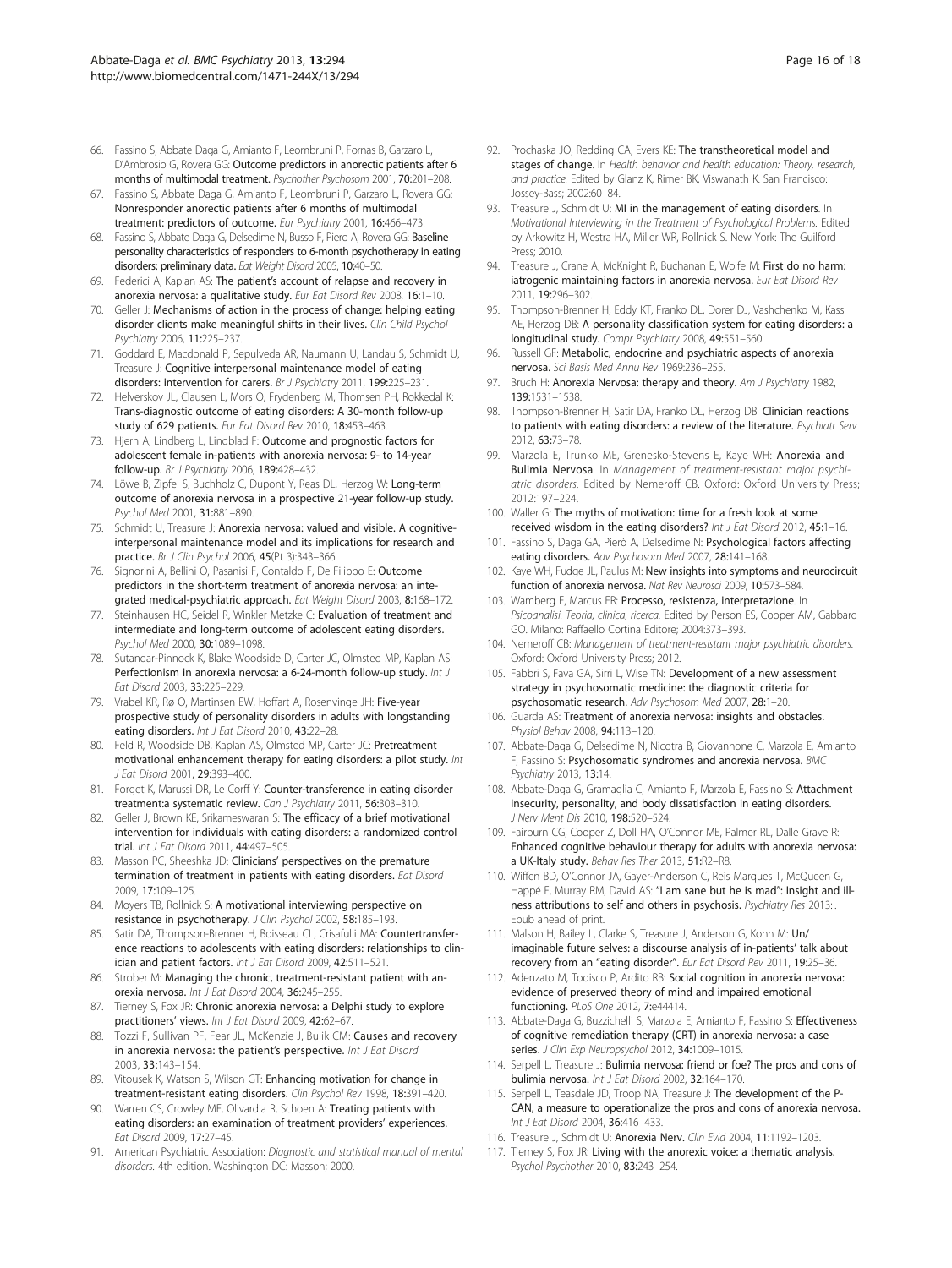- <span id="page-16-0"></span>118. Williams S, Reid M: "It"s like there are two people in my head': a phenomenological exploration of anorexia nervosa and its relationship to the self. Psychol Health 2012, 27:798–815.
- 119. Barron JW: Making diagnosis meaningful: Enhancing evaluation and treatment of psychological disorders. Washington DC: American Psychological Association; 1998.
- 120. Skårderud F: Eating one's words, part I: "Concretised metaphors" and reflective function in anorexia nervosa–an interview study. Eur Eat Disord Rev 2007, 15:163–174.
- 121. Fassino S, Amianto F, Rocca G, Daga GA: Original articles parental bonding and eating psychopathology in bulimia nervosa: personality traits as possible mediators. Epidemiol Psichiatr Soc 2010, 19(3):214–222.
- 122. Mahon J, Winston AP, Palmer RL, Harvey PK: Do broken relationships in childhood relate to bulimic women breaking off psychotherapy in adulthood? Int J Eat Disord 2001, 29:139–149.
- 123. Money C, Genders R, Treasure J, Schmidt U, Tchanturia K: A brief emotion focused intervention for inpatients with anorexia nervosa: a qualitative study. J Health Psychol 2011, 16:947-958.
- 124. Jenkins J, Ogden J: Becoming "whole" again: a qualitative study of women's views of recovering from anorexia nervosa. Eur Eat Disord Rev 2012, 20:e23–e31.
- 125. Stanghellini G, Castellini G, Brogna P, Faravelli C, Ricca V: Identity and eating disorders (IDEA): a questionnaire evaluating identity and embodiment in eating disorder patients. Psychopathology 2012, 45:147-158.
- 126. Hasan TF, Hasan H: Anorexia nervosa: a unified neurological perspective. Int J Med Sci 2011, 8:679–703.
- 127. Wilson GT, Fairburn CG, Agras WS: Cognitive behavioral therapy for bulimia nervosa. In Handbook of Treatment for Eating Disorders. Edited by Garner DM, Garfinkel PE. New York: The Guilford Press; 1997:67–93.
- 128. Bruschweiler-Stern N, Lyons-Ruth K, Morgan AC, Nahum JP, Sander LW, Stern DN: The foundational level of psychodynamic meaning: implicit process in relation to conflict, defense and the dynamic unconscious. Int J Psychoanal 2007, 88(Pt 4):843–860.
- 129. Winnicott DW: The development of the capacity for concern. Bull Menninger Clin 1963, 27:167–176.
- 130. Freeman MP: Nutrition and psychiatry. Am J Psychiatry 2010, 167:244-247.
- 131. Oldershaw A, Hambrook D, Stahl D, Tchanturia K, Treasure J, Schmidt U: The socio-emotional processing stream in Anorexia Nervosa. Neurosci Biobehav Rev 2011, 35:970–988.
- 132. Abbate-Daga G, Buzzichelli S, Amianto F, Rocca G, Marzola E, McClintock SM, Fassino S: Cognitive flexibility in verbal and nonverbal domains and decision making in anorexia nervosa patients: a pilot study. BMC Psychiatry 2011, 11:162.
- 133. Krug I, Penelo E, Fernandez-Aranda F, Anderluh M, Bellodi L, Cellini E, Di Bernardo M, Granero R, Karwautz A, Nacmias B, Ricca V, Sorbi S, Tchanturia K, Wagner G, Collier D, Treasure J: Low social interactions in eating disorder patients in childhood and adulthood: a multi-centre European case control study. J Health Psychol 2013, 18:26-37.
- 134. Hay PJ, Touyz S, Sud R: Treatment for severe and enduring anorexia nervosa: a review. Aust N Z J Psychiatry 2012, 46:1136-1144
- 135. Fassino S, Abbate-Daga G, Amianto F, Facchini F, Rovera GG: Eating psychopathology and personality in eating disorders. Epidemiol Psichiatr Soc 2003, 12:293–300.
- 136. Fairburn CG, Cooper Z, Doll HA, O'Connor ME, Bohn K, Hawker DM, Wales JA, Palmer RL: Transdiagnostic cognitive-behavioral therapy for patients with eating disorders: a two-site trial with 60-week follow-up. Am J Psychiatry 2009, 166:311–319.
- 137. Schmidt U, Oldershaw A, Jichi F, Sternheim L, Startup H, McIntosh V, Jordan J, Tchanturia K, Wolff G, Rooney M, Landau S, Treasure J: Out-patient psychological therapies for adults with anorexia nervosa: randomised controlled trial. Br J Psychiatry 2012, 201:392–399.
- 138. McIntosh VV, Jordan J, Luty SE, Carter FA, McKenzie JM, Bulik CM, Joyce PR: Specialist supportive clinical management for anorexia nervosa. Int J Eat Disord 2006, 39:625–632.
- 139. Strober M: The Chronically III Patient with Anorexia Nervosa. Development, Phenomenology, and Therapeutic Considerations. In The treatment of eating disorders: a clinical handbook. Edited by Grilo C, Mitchell JE. New York: Guilford Press; 2010:225–233.
- 140. Garner DM, Garfinkel PE: Perceptive and cognitive disturbances. In Anorexia nervosa: a multidimensional perspective. Edited by Garfinkel PE, Garner DM. New York: Brunner & Mazel; 1982:123–163.
- 141. Abbate Daga G, Gramaglia C, Bailer U, Bergese S, Marzola E, Fassino S: Major depression and avoidant personality traits in eating disorders. Psychother Psychosom 2011, 80:319–320.
- 142. Fassino S, Daga GA, Pierò A, Leombruni P, Rovera GG: Anger and personality in eating disorders. J Psychosom Res 2001, 51:757–764.
- 143. Abbate-Daga G, Marzola E, Gramaglia C, Brustolin A, Campisi S, De-Bacco C, Amianto F, Fassino S: Emotions in eating disorders: changes of anger control after an emotion-focused day hospital treatment. Eur Eat Disord Rev 2012, 20:496–501.
- 144. Zachrisson HD, Skårderud F: Feelings of insecurity: review of attachment and eating disorders. Eur Eat Disord Rev 2010, 18:97–106.
- 145. Rothschild-Yakar L, Levy-Shiff R, Fridman-Balaban R, Gur E, Stein D: Mentalization and relationships with parents as predictors of eating disordered behavior. J Nerv Ment Dis 2010, 198:501–507.
- 146. Truglia E, Mannucci E, Lassi S, Rotella CM, Faravelli C, Ricca V: Aggressiveness, anger and eating disorders: a review. Psychopathology 2006, 39:55-68.
- 147. Wildes JE, Marcus MD, Bright AC, Dapelo MM, Psychol MC: Emotion and eating disorder symptoms in patients with anorexia nervosa: An experimental study. Int J Eat Disord 2012, 45:876–882.
- 148. Dare C, Eisler I, Russell G, Treasure J, Dodge L: Psychological therapies for adults with anorexia nervosa: randomised controlled trial of out-patient treatments. Br J Psychiatry 2001, 178:216–221.
- 149. Holmes J: Psychodynamic psychiatry's green shoots. Br J Psychiatry 2012, 200:439–441.
- 150. Siegel DJ: The Developing Mind. New York: The Guilford Press Inc. and Mark Paterson; 1999.
- 151. Castiello U, Becchio C, Zoia S, Nelini C, Sartori L, Blason L, D'Ottavio G, Bulgheroni M, Gallese V: Wired to be social: the ontogeny of human interaction. PLoS One 2010, 5:e13199.
- 152. Nummenmaa L, Glerean E, Viinikainen M, Jääskeläinen IP, Hari R, Sams M: Emotions promote social interaction by synchronizing brain activity across individuals. Proc Natl Acad Sci U S A 2012, 109:9599–9604.
- 153. Leichsenring F, Rabung S: Effectiveness of long-term psychodynamic psychotherapy: a meta-analysis. JAMA 2008, 300:1551–1565.
- 154. Diener MJ, Hilsenroth MJ, Weinberger J: Therapist affect focus and patient outcomes in psychodynamic psychotherapy: a meta-analysis. Am J Psychiatry 2007, 164:936–941.
- 155. Shedler J: The efficacy of psychodynamic psychotherapy. Am Psychol 2010, 65:98–109.
- 156. Person ES, Cooper AM, Gabbard GO: Psicoanalisi. Teoria, clinica, ricerca. Raffaello Cortina Editore: Milano; 2005.
- 157. Freud S: The Dynamics of Transference. In The Standard Edition of the Complete Psychological Works of Sigmund Freud, Volume XII (1911–1913): The Case of Schreber, Papers on Technique and Other Works. London: Hogarth Press; 1912:97–108.
- 158. Fosshage JL: The explicit and implicit dance in psychoanalytic change. J Anal Psychol 2004, 49:49–65.
- 159. Stern DN, Sander LW, Nahum JP, Harrison AM, Lyons-Ruth K, Morgan AC, Bruschweiler-Stern N, Tronick EZ: Non-interpretive mechanisms in psychoanalytic therapy. The "something more" than interpretation. The process of change study group. Int J Psychoanal 1998, 79(5):903–921.
- 160. Gallese V: Before and below "theory of mind": embodied simulation and the neural correlates of social cognition. Philos Trans R Soc Lond B Biol Sci 2007, 362:659–669.
- 161. Fan Y, Duncan NW, De Greck M, Northoff G: Is there a core neural network in empathy? An fMRI based quantitative meta-analysis. Neurosci Biobehav Rev 2011, 35:903–911.
- 162. Fassino S, Amianto F, Gramaglia C, Facchini F, Abbate Daga G: Temperament and character in eating disorders: ten years of studies. Eat Weight Disord 2004, 9:81–90.
- 163. Tchanturia K, Anderluh MB, Morris RG, Rabe-Hesketh S, Collier DA, Sanchez P, Treasure JL: Cognitive flexibility in anorexia nervosa and bulimia nervosa. J Int Neuropsychol Soc 2004, 10:513–520.
- 164. Ward A, Ramsay R, Turnbull S, Steele M, Steele H, Treasure J: Attachment in anorexia nervosa: a transgenerational perspective. Br J Med Psychol 2001, 74:497–505.
- 165. Gramaglia C, Abbate Daga G, Amianto F, Brustolin A, Campisi S, De Bacco C, Fassino S: Cinematherapy in the day hospital treatment of patients with eating disorders. Case study and clinical considerations. Arts Psychother 2011, 38:261–266.